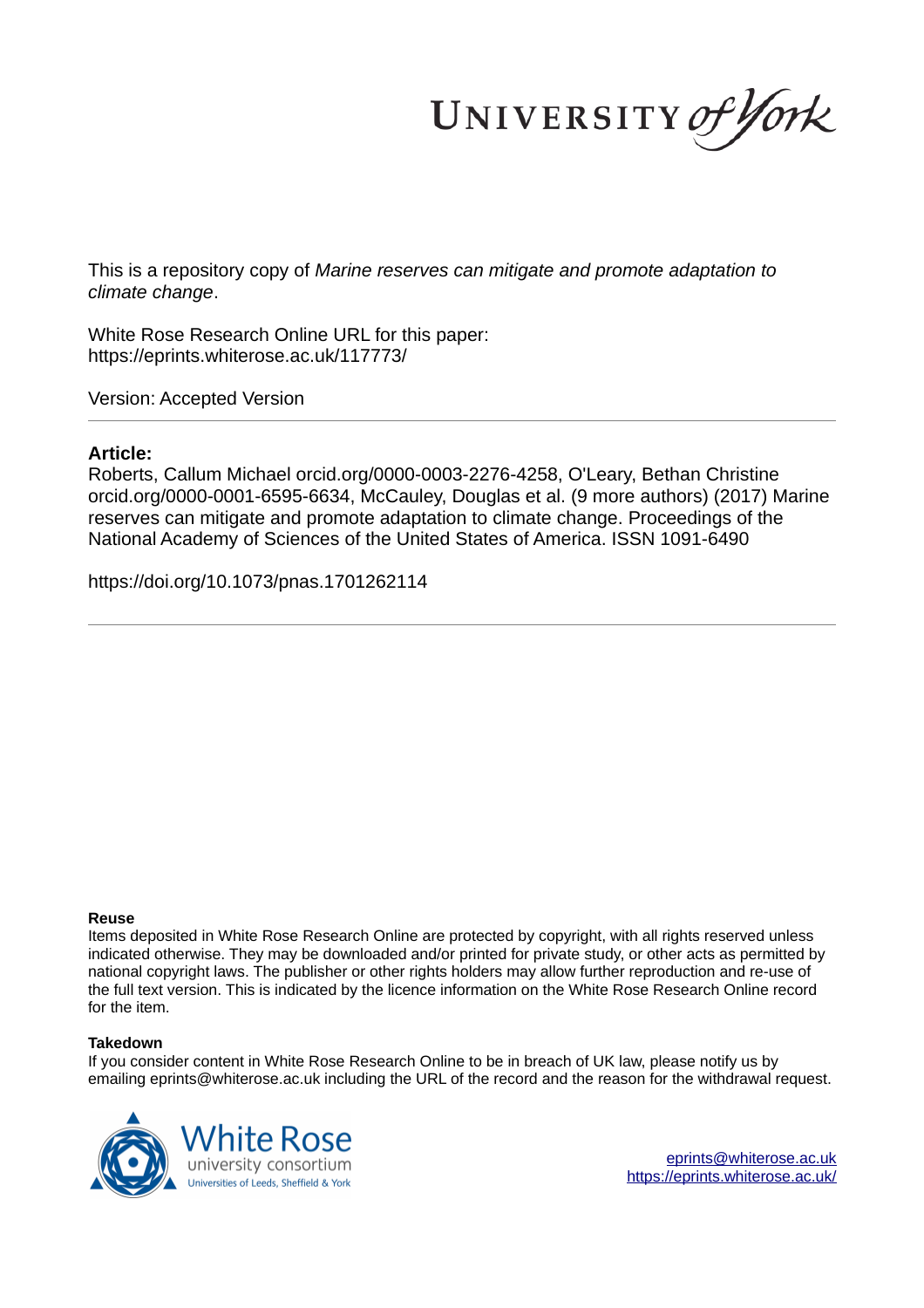#### **Marine reserves can mitigate and promote adaptation to climate change**

## (Short title) **Marine reserves and climate change**

Callum M. Roberts<sup>a</sup>, Bethan C. O'Leary<sup>a</sup>, Douglas McCauley<sup>b</sup>, Philippe Cury<sup>c</sup>, Carlos M. Duarte<sup>d</sup>, Jane Lubchenco<sup>e</sup>, Daniel Pauly<sup>f</sup>, Andrea Sáenz-Arroyo<sup>g</sup>, U. Rashid Sumaila<sup>f</sup>, Rod W. Wilson<sup>h</sup>, Boris Worm<sup>i</sup> and Juan Carlos Castilla<sup>j,1</sup>

Author affiliations:

<sup>a</sup> Environment Department, University of York, York, YO10 5NG, UK.

**b Ecology, Evolution, and Marine Biology and Marine Science Institute, University of California Santa** Barbara, Santa Barbara, CA 93106-9620, USA.

<sup>c</sup> Institut de Recherche pour le Développement, IRD-CLORA-MARBEC, Avenue des Arts 8, 1210 Ville de Bruxelles, Belgique.

<sup>d</sup> King Abdullah University of Science and Technology (KAUST), Red Sea Research Center (RSRC), Thuwal, 23955-6900, Saudi Arabia.

<sup>e</sup> Department of Integrative Biology, Oregon State University, 3029 Cordley Hall, Corvallis, OR 97331, USA.

f Institute for the Oceans and Fisheries, The University of British Columbia, 333-2202 Main Mall Vancouver, B.C., Canada V6T 1Z4.

<sup>g</sup> Departamento de Conservación de la Biodiversidad, El Colegio de la Frontera Sur (ECOSUR), San Cristóbal de las Casas, Chiapas, México.

h Biosciences, College of Life and Environmental Sciences, Geoffrey Pope Building, University of Exeter, Exeter EX4 4QD, UK.

i Biology Department, Dalhousie University, Halifax, NS, Canada B3H 4R2.

<sup>j</sup> Nucleo de Conservacion Marina, ECIM, Las Cruces; LincGlobal Project and Centro de Cambio Global, Pontificia Universidad Católica de Chile, Casilla 114-D, Santiago, Chile.

<sup>1</sup> To whom correspondence may be addressed. Email: jcastilla@bio.puc.cl, Tel: +56 2 2354 2651

Classification: (1) Physical Sciences - Environmental Science, (2) Social Sciences – Sustainability Science.

Author Contributions: C.M.R., J.C.C., J.L. and U.R.S. conceived the study. C.M.R., B.O'L. and D.M. wrote the first draft. All the authors contributed to editing the manuscript.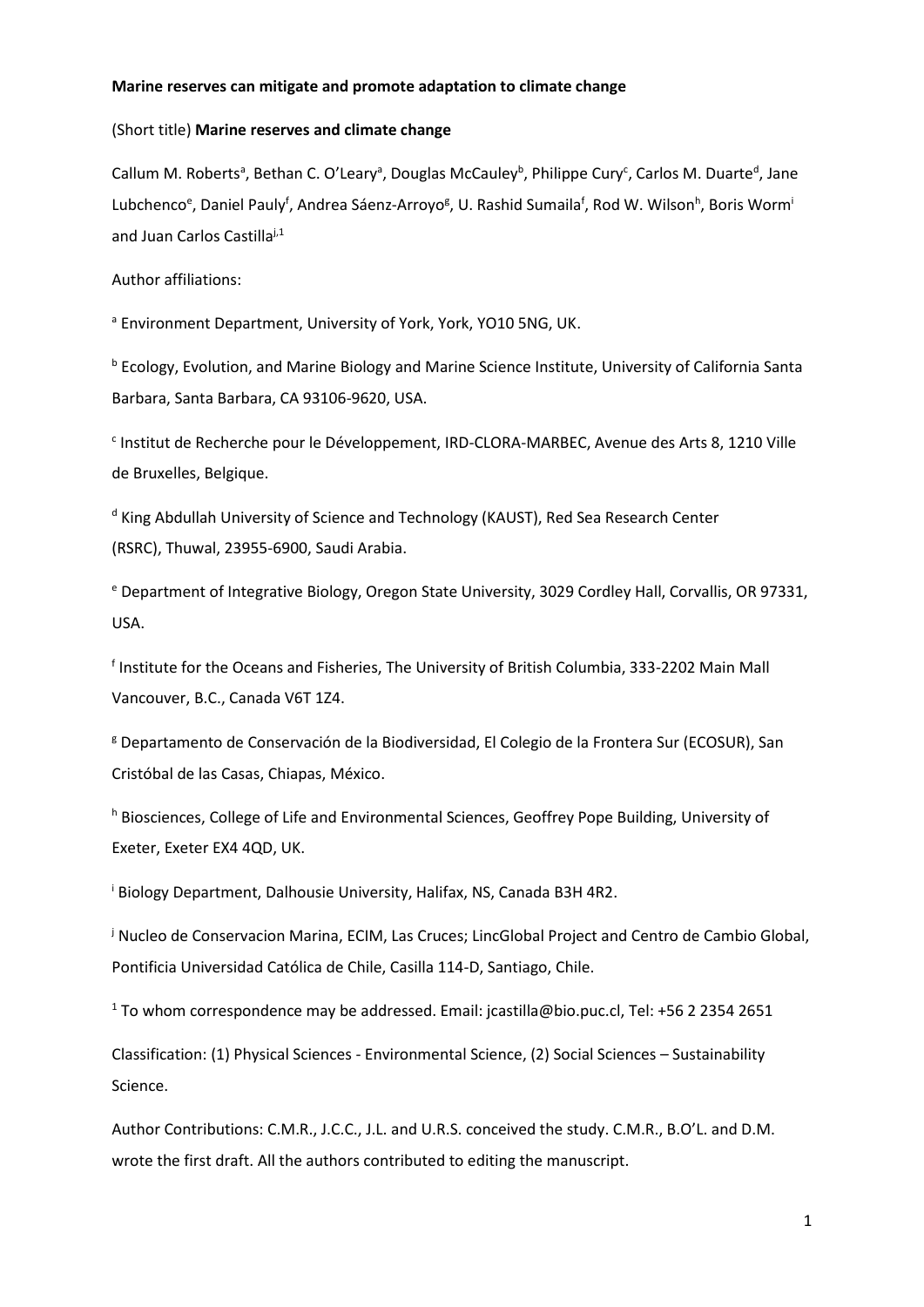The authors declare no conflict of interest.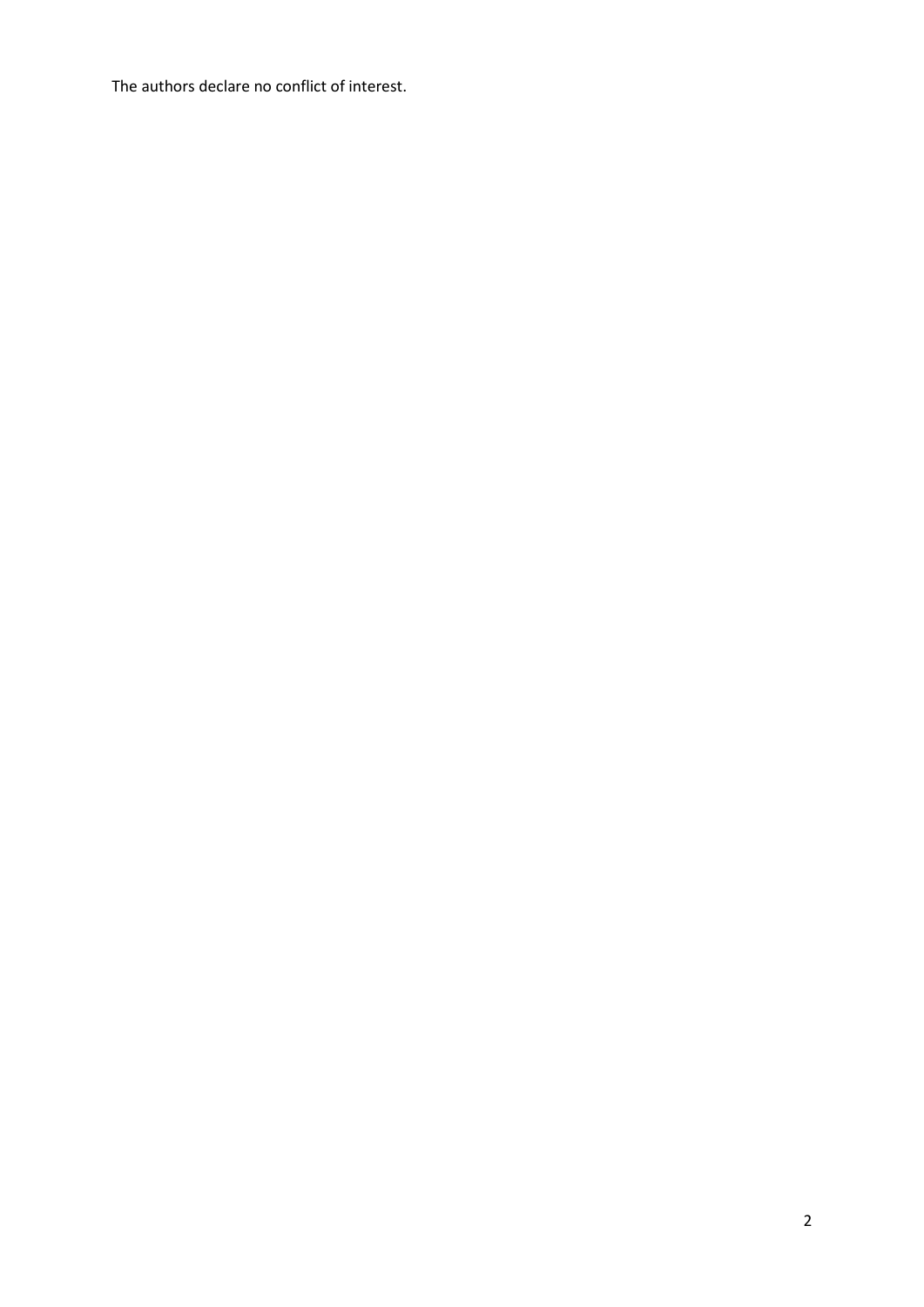## **Abstract**

Strong decreases in greenhouse gas emissions are required to meet the reduction trajectory resolved within the 2015 Paris Agreement. However, even this will not avert serious stress and damage to life on Earth and additional steps are needed to boost the resilience of ecosystems, safeguard their wildlife and protect their capacity to supply vital goods and services. We discuss how well-managed marine reserves may help marine ecosystems and people adapt to five prominent impacts of climate change: acidification, sea-level rise, intensification of storms, shifts in species distribution, and decreased productivity and oxygen availability, as well as their cumulative effects. We explore their role in mitigating climate change by promoting carbon sequestration and storage and by buffering against uncertainty in management, environmental fluctuations, directional change and extreme events. While highlighting both strengths and limitations, we conclude that marine reserves are a viable low-tech, cost-effective adaptation strategy that would yield multiple cobenefits from local to global scales, improving the outlook for the environment and people into the future.

# **Keywords**

Ecological insurance; marine protected areas; nature-based solution; ocean acidification; socialecological resilience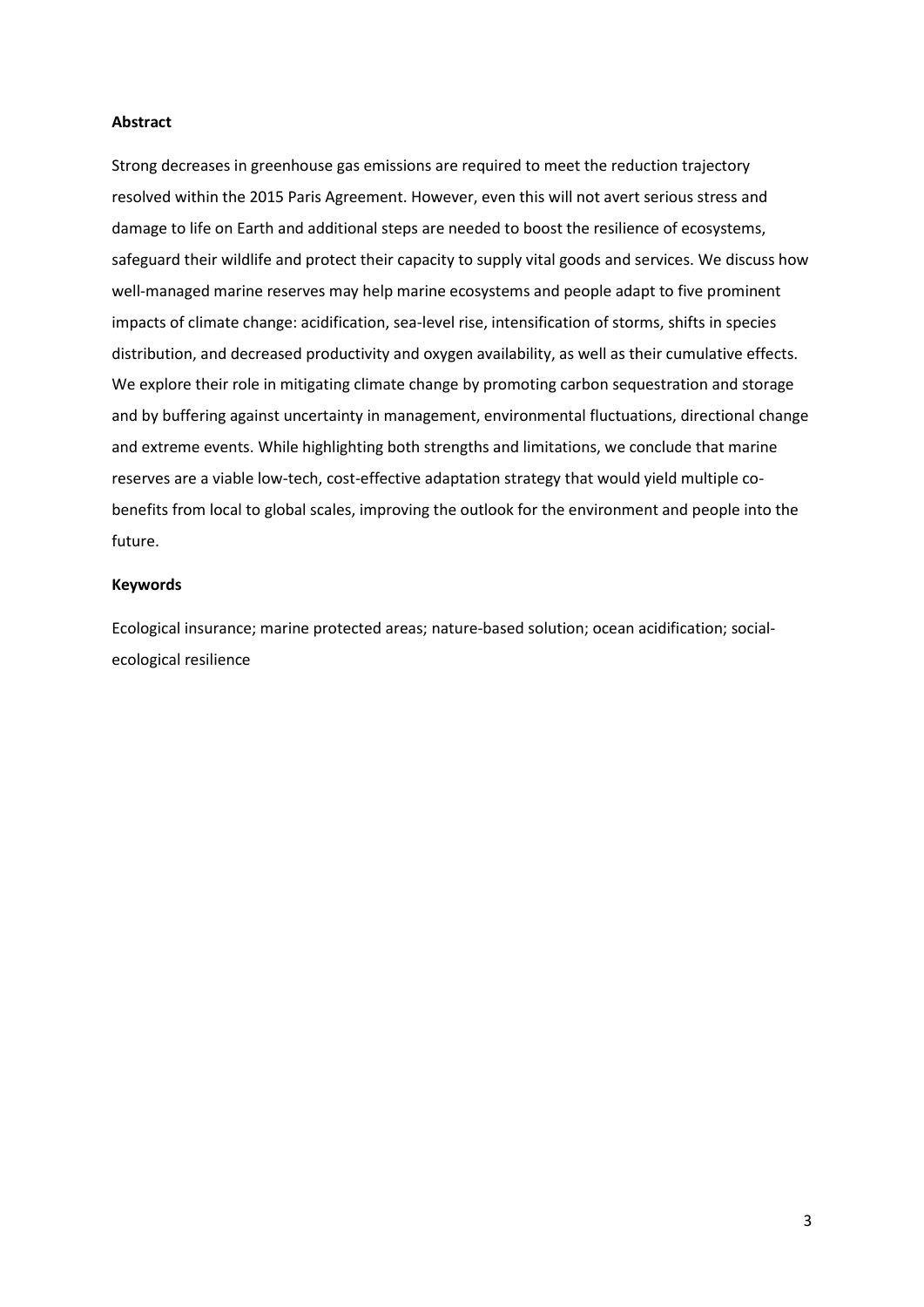#### **\body**

## **Introduction**

It is abundantly clear from successive Intergovernmental Panel on Climate Change (IPCC) reports that the impacts of greenhouse gas emissions on the planet are accelerating (1). Even the most extreme emissions reduction trajectory resolved within the Paris Agreement (Article 2) (2), to limit warming to 1.5°C by 2100, will not avert serious stress and damage to life on Earth (3). Most scientific projections indicate that impacts will continue to intensify for at least another half century before the effects of emissions reductions may begin to be felt (4). This in turn will have significant consequences for wildlife (5, 6) and put many of the benefits people receive from the environment at risk (7) with substantial repercussions for human health and well-being (8). In addition to aggressively reducing greenhouse gas emissions, urgent steps are therefore needed to boost the resilience of ecosystems, safeguard their wildlife and protect their capacity to supply vital goods and services. Yet there is still serious underinvestment in environmental protection (9).

One of the most practical and cost-effective strategies in ocean conservation is the creation of marine protected areas (MPAs). MPAs were originally conceived as a nature-based tool for repairing damage to overexploited fish stocks and habitats, and for conserving biodiversity. Several decades of place-based research and meta-analyses reveal that MPAs indeed serve these purposes (e.g. 10, 11) although benefits are highly contingent on effective implementation and management (10). One key determinant is the level of protection given. Fully protected areas closed to all other extractive uses, and strongly protected areas that are closed to all but limited, low impact fishing methods, hereafter referred to as marine reserves, produce the greatest conservation benefits (10, 12). Only recently, however, has there been interest in understanding the role that MPAs may also play in mitigating and adapting to the impacts of climate change. Most literature on this topic focusses on: (1) identifying putative climate change refuges, where ecosystems may be less affected and, by inference, MPAs may be more successful in maintaining present habitats and biodiversity (e.g. 13), (2) describing how existing MPAs perform under climate-related environmental stresses (e.g. 14), and (3) based on trajectories of environmental change, exploring how protected area networks may be designed to best accommodate the effects of climate change, i.e. how they can continue baseline functioning (e.g. 15). Here we consider how the act of protection itself may enhance the biological processes that underpin adaptation and resilience, both for the benefit of the protected ecosystem and for the people that depend on it. We also consider how development of extensive MPA networks can help mitigate climate change, through multiplication of biological responses to protection.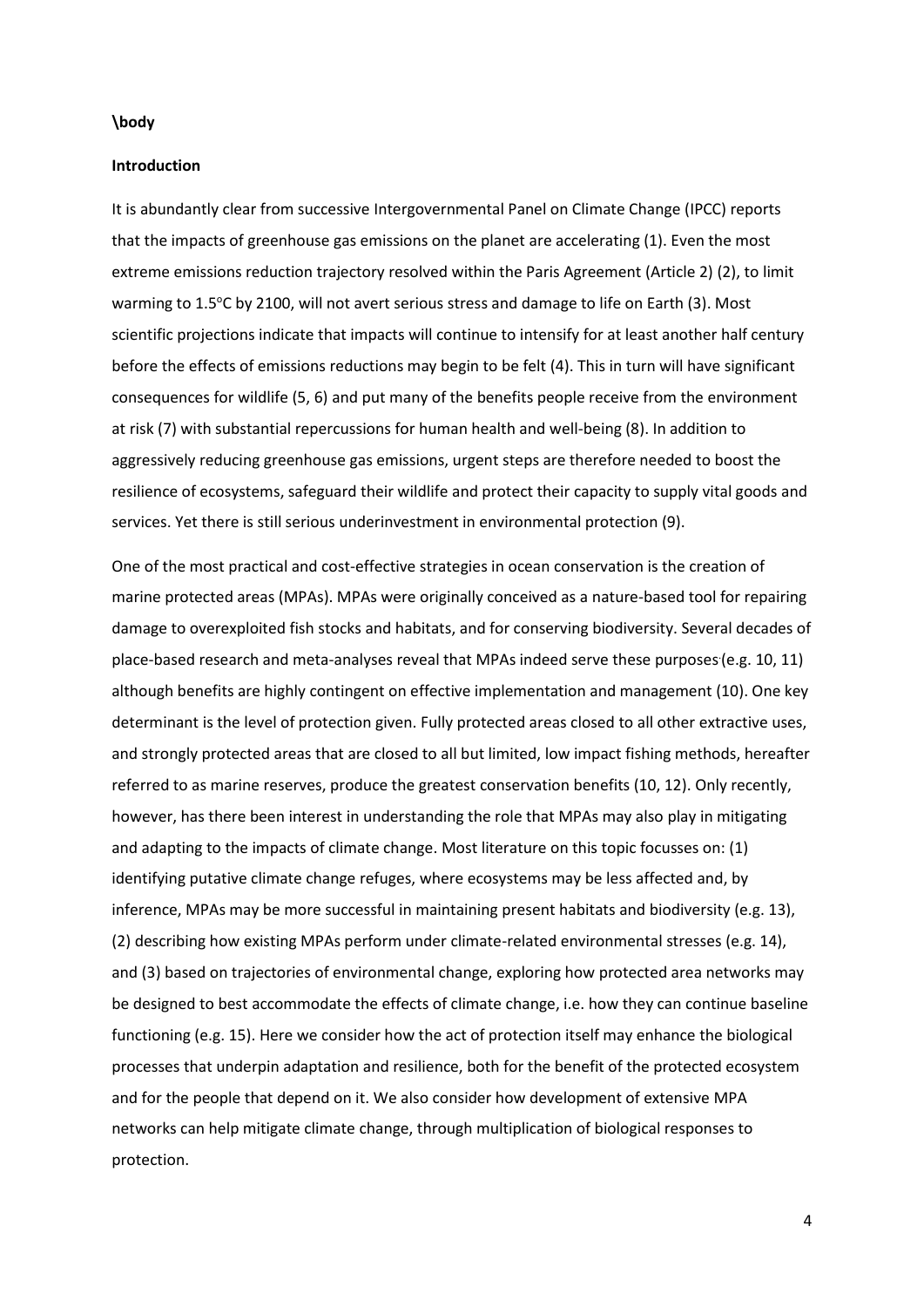Coastal nations have committed to protecting 10% of their waters by 2020 under the Convention on Biological Diversity and Sustainable Development Goal 14, but at the present rate, most will fall short of this target (16). As of 2015, only 3.5% of the oceans were afforded or promised some protection with 1.6% strongly or fully protected (12) although recent designations and promises for protection have increased this. Nonetheless, if protection is either weak or not enforced, the expected benefits will be fewer or may not materialise (10). Recent research also suggests the target should be raised to at least 30% coverage for MPAs to safeguard marine ecosystems in the long-term (17). There is therefore an opportunity to accelerate implementation of effective MPAs as part of an integrated climate change mitigation and adaptation strategy, essentially aligning UN targets for biodiversity protection and emissions reduction.

Any discussion about the future application and expanded value of MPAs must be had recognising the rich, constructive, and fast growing literature examining the weaknesses and limitations of MPAs. These dialogues have gone so far as to ask whether even the best MPAs can deliver benefits under climate change, or whether they are a distraction and managers should concentrate instead on promoting human adaptation to rapidly changing conditions. There is considerable disquiet in parts of the scientific community on this point. Potential shortcomings of MPAs include, prominently, lack of staff, equipment and funding (18), inadequate consultation with and support from local communities (19), concerns about managing displaced fishing effort if it occurs (20), and insufficiencies in management scope (21). Such limitations are real and need to be acknowledged by managers contemplating use of MPAs. However, there is also a counterbalancing literature that explores approaches to increase success, as these are all soluble problems (e.g. 22, 23). For MPAs to be an effective tool to address the impacts of climate change, it is clear we must get better at consistently creating effective, well-managed, socially conscious, and sustainably resourced sites.

Marine managers and scientists have also opened a healthy dialogue pointing out that MPAs alone cannot meet global targets for marine biodiversity management and that sound fisheries management practices will also be required in the 70-90% of ocean that is likely to remain open to fishing in the medium term (20). As anthropogenic stresses increase, such portfolio approaches to management are prudent. Questions have also been raised as to whether there are limitations as to which marine systems MPAs can best serve. Tropical coral reefs, for example, are one of the most climate vulnerable ecosystems on the planet due to the extreme sensitivity of the coralzooxanthellae symbiosis (6, 24). Corals inside marine reserves have received scant protection from extreme seawater-warming events (25, 26). Even for coral reefs, however, there is substantial evidence that protection, such as from fishing or in the form of nutrient pollution reduction, can decrease warming sensitivity of corals (27), facilitate recovery following climate-related disturbance

5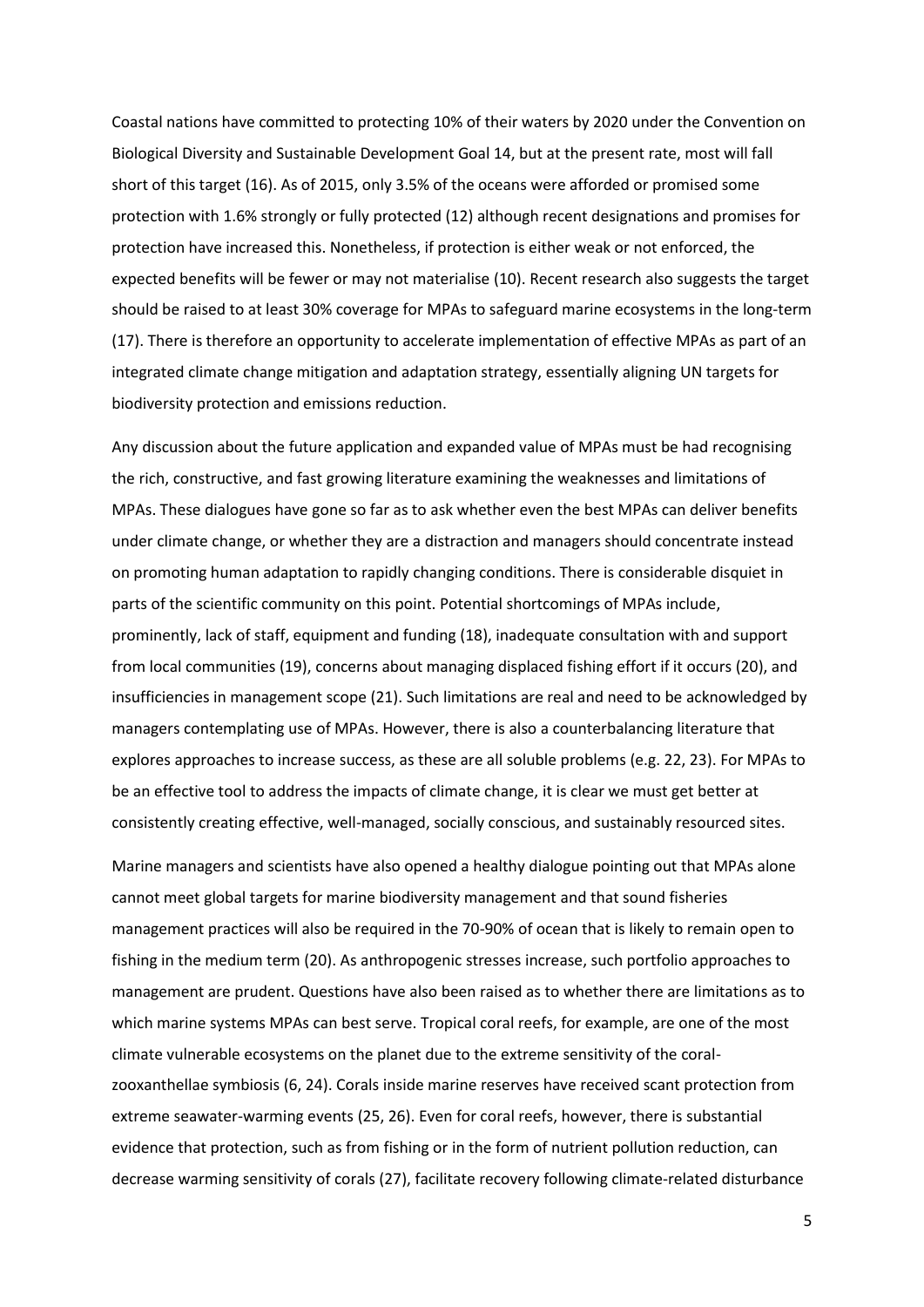such as floods or bleaching (28-30), and promote larger fish stocks that can help sustain fisheries as conditions change (10, 11). In the case of vulnerable seagrass meadows, such as the Mediterranean *Posidonia oceanica*, which are projected to decline with warming (31), protection from anthropogenic pressures such as anchoring disturbance and nutrient inputs should slow decline (32). It is likely however, that only climate change mitigation consistent with the more ambitious goals of the Paris agreement will safeguard this key habitat-forming species (31).

While maintaining a constructive and clear view of these limitations to MPAs, in the remainder of this paper, we explore the potential strengths and weaknesses of well-managed marine reserves in climate change adaptation and mitigation based on documented responses of marine ecosystems to protection. We also examine how such values may influence the well-being of coastal human populations. We divide our discussion into two major parts: 1) an examination of the role of marine reserves in helping marine ecosystems and people adapt to five key predicted impacts of climate change: acidification, sea-level rise, intensification of storms, shifts in species distribution, and decreased productivity and oxygen availability, as well as the cumulative effects of these stressors, and 2) an evaluation of how marine reserves may help reduce or slow (mitigate) the advance of climate change by promoting carbon sequestration and storage and acting as an insurance policy against climate change (Fig. 1). Finally, we briefly discuss marine reserve size and coverage, and the broader context of marine management.

## **Climate change adaptation**

#### *Acidification*

Oceans have absorbed approximately one-third of human  $CO<sub>2</sub>$  emissions (1), with the result that surface layers have become 26% more acidic, on average, since pre-industrial times (5). Acidity is expected to increase by 100% or more by 2100 under a business-as-usual scenario (5). Experimental, theoretical and geological evidence indicates that acidification is a major threat to marine ecosystems (32, 33). Field evidence for changes in calcification as a result of acidification is still limited but variable responses are likely as a result of interactions between temperature and acidification (34). Nonetheless, declines have been measured in planktonic and reef-building taxa such as molluscs, coccolithophores, corals and some calcareous algae (35).

Coastal wetlands (mangroves, seagrasses, salt marshes) contain marine plants with high photosynthetic rates which engineer localised reductions in CO<sub>2</sub> concentrations, thereby raising pH and offering daytime refugia to vulnerable calcifying organisms (e.g. 36, 37). These ecosystems are highly threatened and have undergone rapid losses (38). Wetland protection is a major aim of many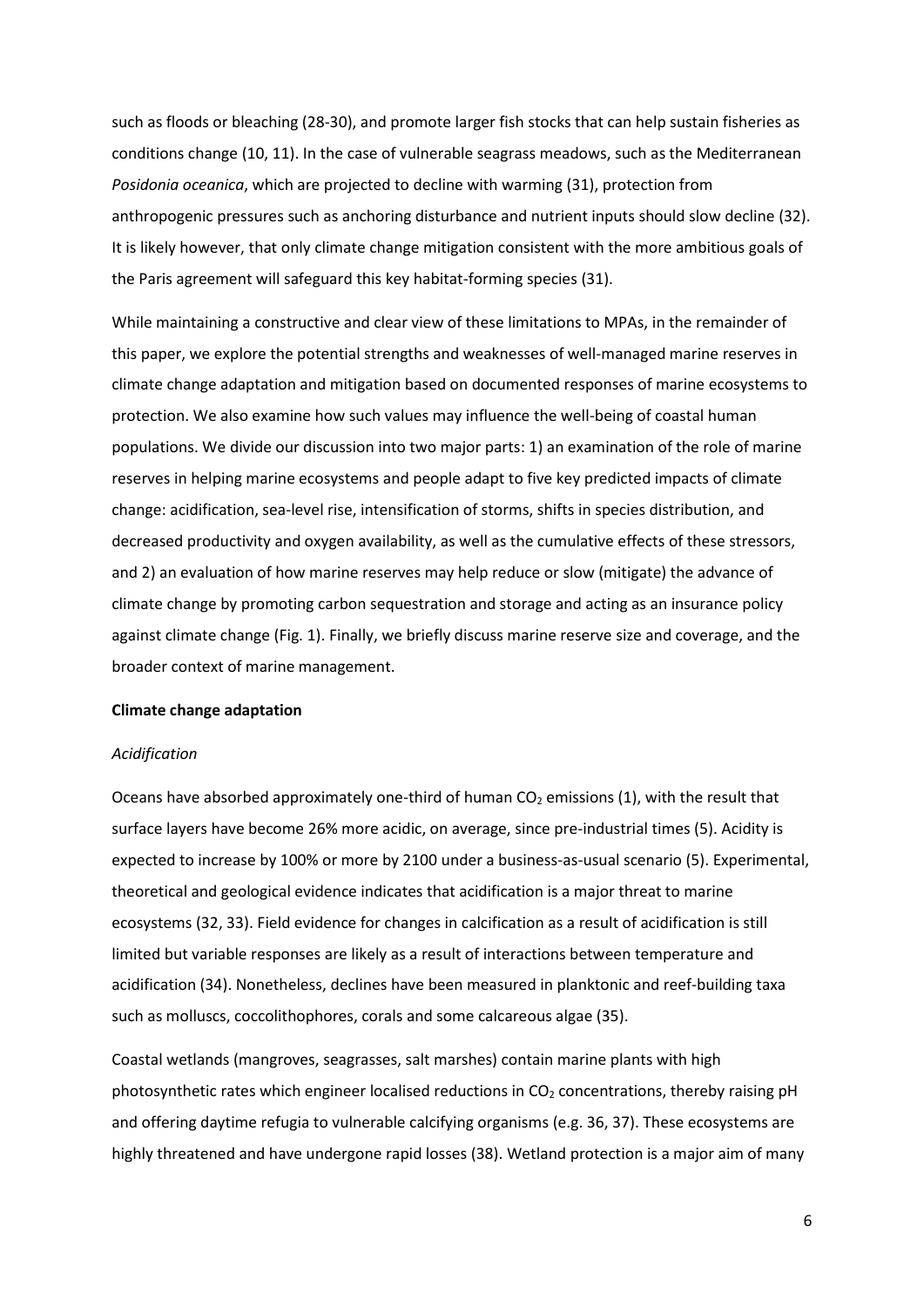marine reserves and their establishment has gone a long way to protect these systems from human activities such as coastal development or conversion to aquaculture (e.g. 39).

Marine reserves can also help rebuild to high abundance teleost fish populations that play a significant role in the marine inorganic carbon cycle. Teleost fish drink seawater for osmoregulation and precipitate almost all the ingested calcium, and some ingested magnesium, as carbonate minerals in their alkaline intestine, excreting 'high magnesium calcite' crystals from their gut (40). Such fish carbonates dissolve at shallower depths than calcite and aragonite produced by marine calcifiers like coccolithophores, foraminifera and corals (41). Near-surface dissolution of fish carbonates raises alkalinity

$$
CaCO3 + CO2 + H2O \Leftrightarrow 2HCO3 + Ca2+ \qquad (1)
$$

and has a more immediate impact on surface pH and buffering of seawater than calcite or aragonite. The accumulation of high magnesium calcite in shelf sediments (of which a large proportion derives from fish [e.g. 42]) could act as a 'first line of defence' to the reduced saturation state caused by acidification (43).

Mesopelagic fish are the most abundant vertebrates on Earth (44) and play a significant role in the active flux of organic carbon from the ocean surface to the deep-sea (45, 46). Their large, daily vertical migrations provide a potentially important scenario, whereby their gut carbonates are mainly produced during their time at greater depths, but may be primarily released near the surface. Here, their rapid dissolution would therefore contribute to the net removal of  $CO<sub>2</sub>$  from, and addition of HCO<sub>3</sub> to, the surface ocean (equation 1). We speculate that mesopelagic fish could drive an 'upward alkalinity pump' which is currently acting to counter surface ocean acidification. With dwindling stocks of more accessible fish, there is increased interest in fishing mesopelagic species (45), which could have significant ecological and biogeochemical effects. Open-ocean marine reserves, including on the high seas, will help maintain this large migratory fish biomass and facilitate their continued role in biogeochemical cycles.

## *Sea-level rise*

Thermal expansion, increased meltwater and discharged ice from terrestrial ice caps have increased ocean volume and sea-level (6). Average global sea level has risen by 19 cm since 1900, and the IPCC predicts further rises of up to 82 cm by 2100 (5) with multiple associated impacts on coastal people (47).

Intact coastal wetlands, mudflats and biogenic reefs offer protection against rises in sea-level (38), leading to increasing momentum for ecosystem-based adaptation to safeguard people,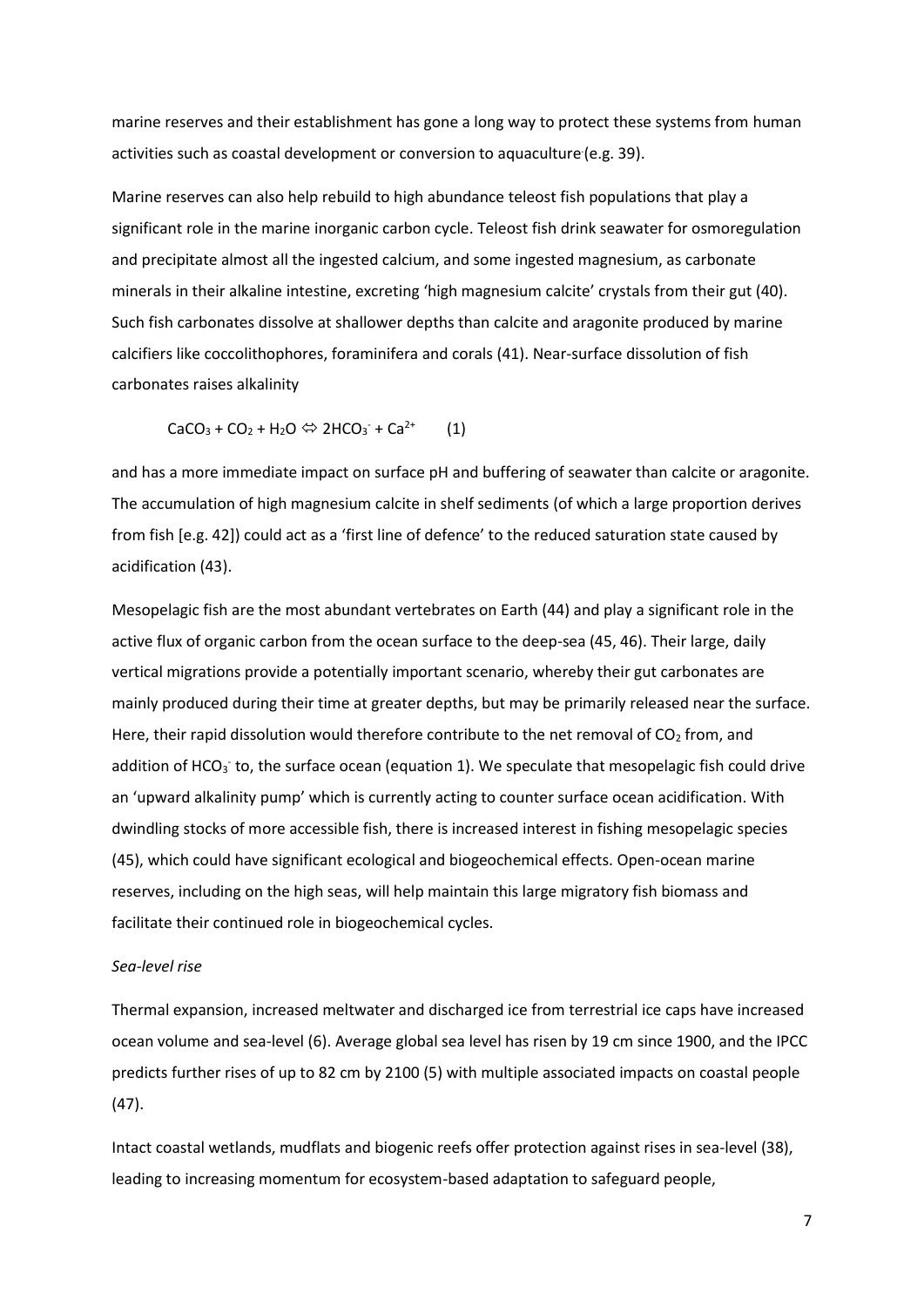infrastructure and property against adverse climate change impacts (e.g. 48). Marine reserves protect these ecosystems from threats such as overharvesting, dredging, and coastal development helping safeguard their function as coastal defences. These habitats have the added advantage over engineered coastal defences in that they increase in elevation over time and may 'keep pace' with predicted sea-level rise (49-51). Their ability to offer long-term, dynamic protection to vulnerable coastal communities, is dependent on an adequate supply of sediment from either land-derived sources or in-situ carbonate production (e.g. 38, 52), and landward migration not constrained by steep topography or human infrastructure such as seawalls (51).

## *Intensification of storms*

Warmer oceans will drive more intense storm systems (53) and extend their latitudinal range (54). Well-protected coastal ecosystems reduce risks from storms and coastal flooding (38). Large wetland habitats with dense and productive vegetation attenuate wave energy, stabilise shorelines and accrete sediment more effectively than degraded or fragmented wetlands(e.g. 55). Marine reserves can reduce loss, damage and degradation, thereby promoting more intact habitats that offer coastal defence (40), recover after extreme events(e.g. 50, 56, 57) and enhance human livelihoods(e.g. 58). Large-scale habitat restoration efforts around the world are ongoing, often prompted by a disaster, such as the 2004 Indian Ocean tsunami or Typhoon Haiyan in the Philippines in 2013, for which impacts could have been lessened if wetlands and biogenic reefs had not been cleared or degraded (61). The protection of coastal habitats in marine reserves often offers a more cost-effective solution than habitat restoration or engineering solutions (50).

## *Shifts in species distribution*

Climate change is expected to create a global diaspora of wildlife. Uneven and more intense heating and changes in the salinity of polar oceans due to ice melt will affect ocean currents (6) and influence the distribution of taxa and marine ecosystems (34, 60). Redistribution of species towards more temperate waters ('tropicalization') may reduce diversity in tropical and sub-tropical regions (61). Average measured expansions of the leading edge of the distributions of marine organisms are  $72.0 \pm 13.5$  km per decade, generally towards polar regions (60). Phytoplankton communities are also changing in response to warming, acidifying and stratifying ocean conditions (62).

Regionally networked marine reserves can provide stepping stones for dispersal and safe 'landing zones' for colonising species (63), and possible refugia for those unable to move (64, 65). For example, the Papahānaumokuākea Marine National Monument in the Pacific covers the northwest Hawaiian Islands and represents a strategic refuge for coral reef ecosystems that may be forced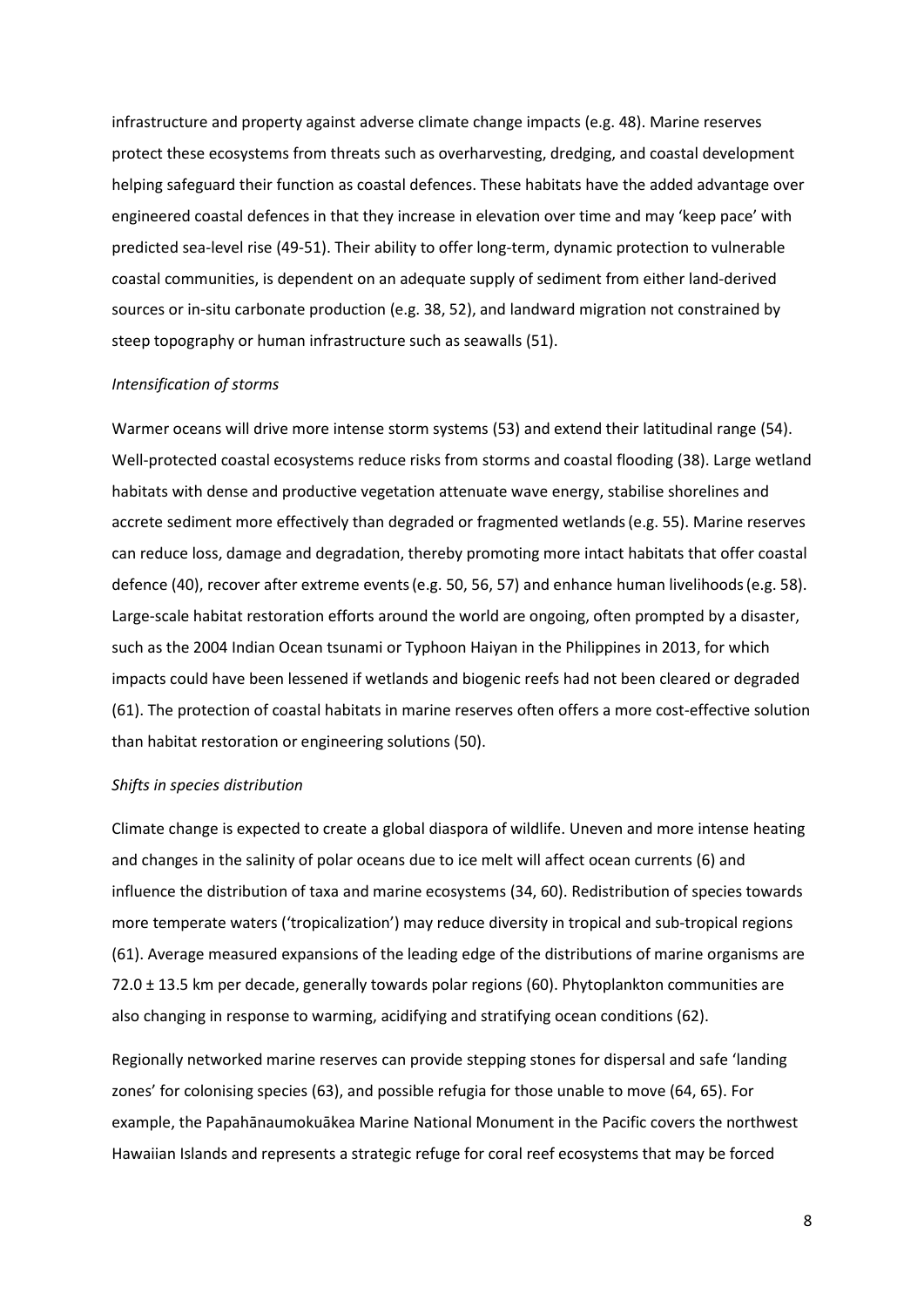poleward, as constraints on migration such as acidification, availability of suitable bottom habitat, and dispersal are few here (66). By increasing reproductive output (67), marine reserves increase ecologically meaningful dispersal distances improving population connectivity (68, 69), while reducing risks of population extirpation and increasing resilience to stress (15), as well as supporting populations outside reserve boundaries (70). Reserves also promote genetic diversity by increasing population sizes and broadening the selective environment (e.g. 71), thereby promoting adaptability and resilience (72-75). The question of how best to design reserve networks to accommodate shifting species ranges and connectivity patterns under climate change is currently uncertain and an area of active research (15, 64, 65).

#### *Decreased productivity and oxygen availability*

The average temperature of the surface ocean increased by  $0.9^{\circ}$ C between 1901 and 2012 (1). Metabolic rates and photosynthesis are strongly influenced by temperature and warmer oceans are likely to affect processes such as predator-prey interactions and reduce the ratio of plant to animal biomass (6), with substantial implications for food web dynamics (76). Surface warming increases stratification and can reduce mixing, nutrient availability and primary production (6). Effects are already visible in the Pacific and Atlantic where nutrient-poor 'ocean deserts' increased in extent by 15% between 1998 and 2006 (6). Global ocean primary productivity has decreased by at least 6% since the early 1980s (6). Increasing stratification is expected to decrease oxygen content in the upper ocean and changes consistent with this have been detected (77), with increased incidences of hypoxic and anoxic events and associated mass mortalities (6, 78). An interesting example of the role of marine reserves in buffering this change is seen in Baja California, Mexico which is experiencing more frequent putatively climate-driven hypoxic episodes. Here, the high egg production of larger abalone found inside a marine reserve appears to have permitted faster recovery of protected populations which in turn yielded spillover benefits to regions bordering the reserve (58).

Fisheries productivity is predicted to decline as a result of warming and reduced dissolved oxygen (79), lower surface nutrients and phytoplankton biomass (80), shifts in range and species abundance patterns (61) and acidification (81). These changes may alter developmental times and create mismatches between developmental stages and food sources (82). They may also reduce body size (79) and have already compromised recruitment capacity for a given fish biomass (83).

Humans have already depressed ocean secondary productivity well below its potential by reducing abundances of marine species. Effectively managed marine reserves play well-understood roles in supporting fishery management, rebuilding exploited stocks and degraded habitats, increasing reproduction and facilitating replenishment of fishing grounds (67). By extending population age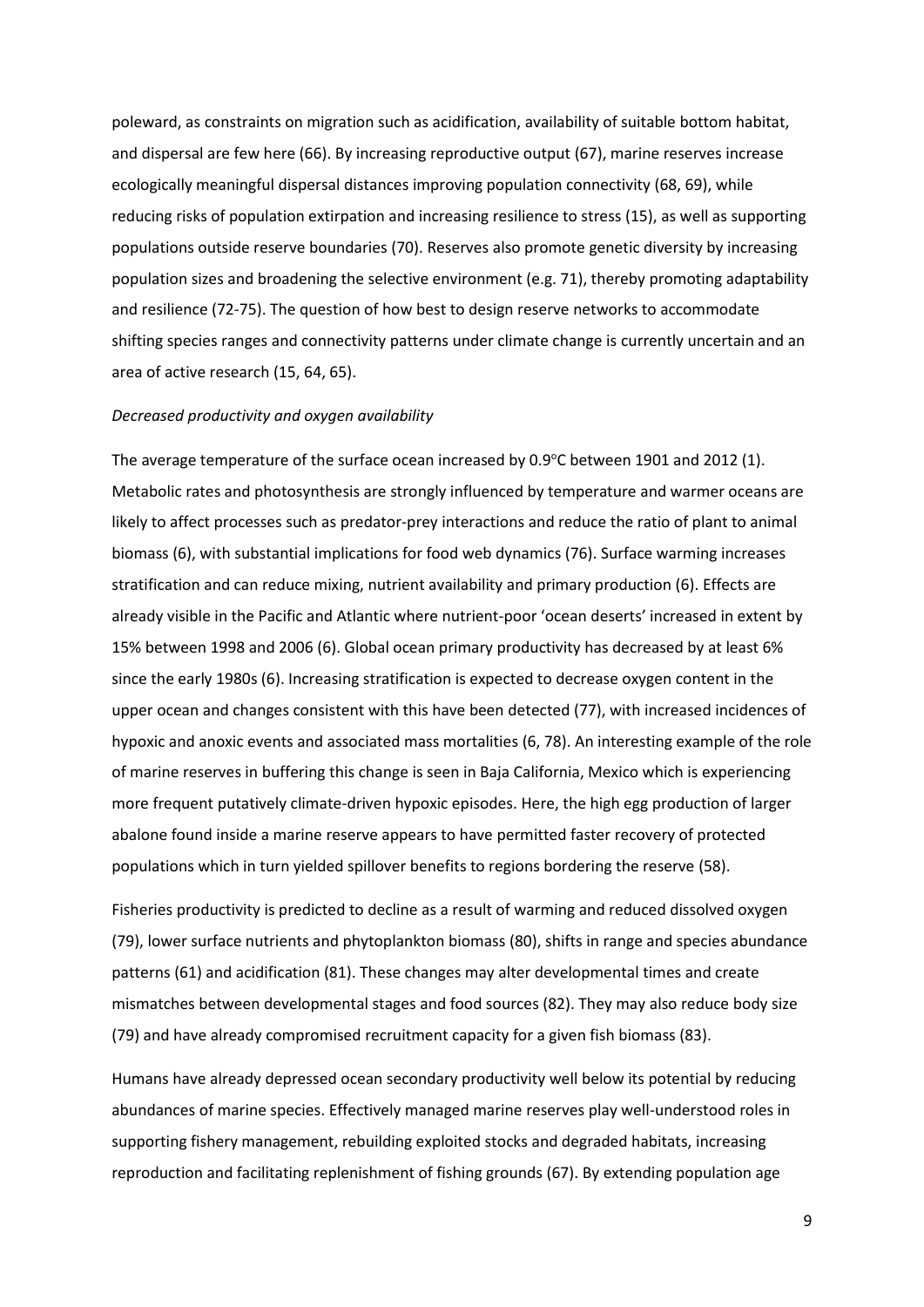structures, they reduce the spatial and temporal variability of population replenishment and increase resilience (84). Spillover of juvenile and adult animals emigrating from reserves typically extends for several kilometres (85) while export of eggs and larvae extends tens to more than 100 kilometres (68). Protection of coastal wetland nurseries can facilitate completion of life cycles that require multiple habitats and enhance fisheries (86). These effects can increase food security and prosperity, especially in developing countries (87), and may offset predicted declines in ocean and fisheries productivity (88).

Another relatively unexplored role of fish is in nutrient recycling that is vital in sustaining marine primary productivity. Fish continuously excrete, via their gills, ammonia/ammonium, the most bioavailable forms of nitrogen, at very high rates (e.g. 100-fold greater than benthic bivalves [89]). Overfishing reduced nitrogen recycling by an abundant fish species in the Bahamas (gray snapper, *Lutjanus griseus*) by 4 to 5-fold compared to unfished sites (90). Thus marine reserves could also stimulate primary productivity and therefore CO<sub>2</sub> removal, as an indirect result of boosting nutrient recycling by enhanced fish stocks.

## *Cumulative effects*

Most of the ocean is already experiencing multiple anthropogenic drivers (91), the effects of which can be seen in all ecosystems from coasts to the open ocean and deep-sea (38, 92-95). Organisms and ecosystems already under multiple anthropogenic stresses are more vulnerable to further pressures, including impacts arising from climate change (e.g. 96). By protecting areas from damage and degradation and allowing recovery of ecosystems, marine reserves will help wildlife and coastal societies adapt to climate change by reducing its effects.

The effects of climate change may be additive, antagonistic or synergistic (35, 97), further complicated by interactions with other impacts such as overfishing, habitat modification and eutrophication (14, 98, 99). Marine reserves limit direct anthropogenic stressors enabling species to recover abundance (11), biomass (11), diversity (11), age structure (100) and reproductive output (67), and habitats to recover complexity (101). Larger populations are more resistant to extinction on local, regional and global scales because there is a greater buffer against decline and higher reproductive output, factors that beget resilience (102). Marine reserves enhance the potential of species to respond to both changing conditions and sudden mass mortalities by increasing the chance of survival as a consequence of more diverse populations (105), and by protecting larger, more fecund animals (56, 100) thereby promoting recovery.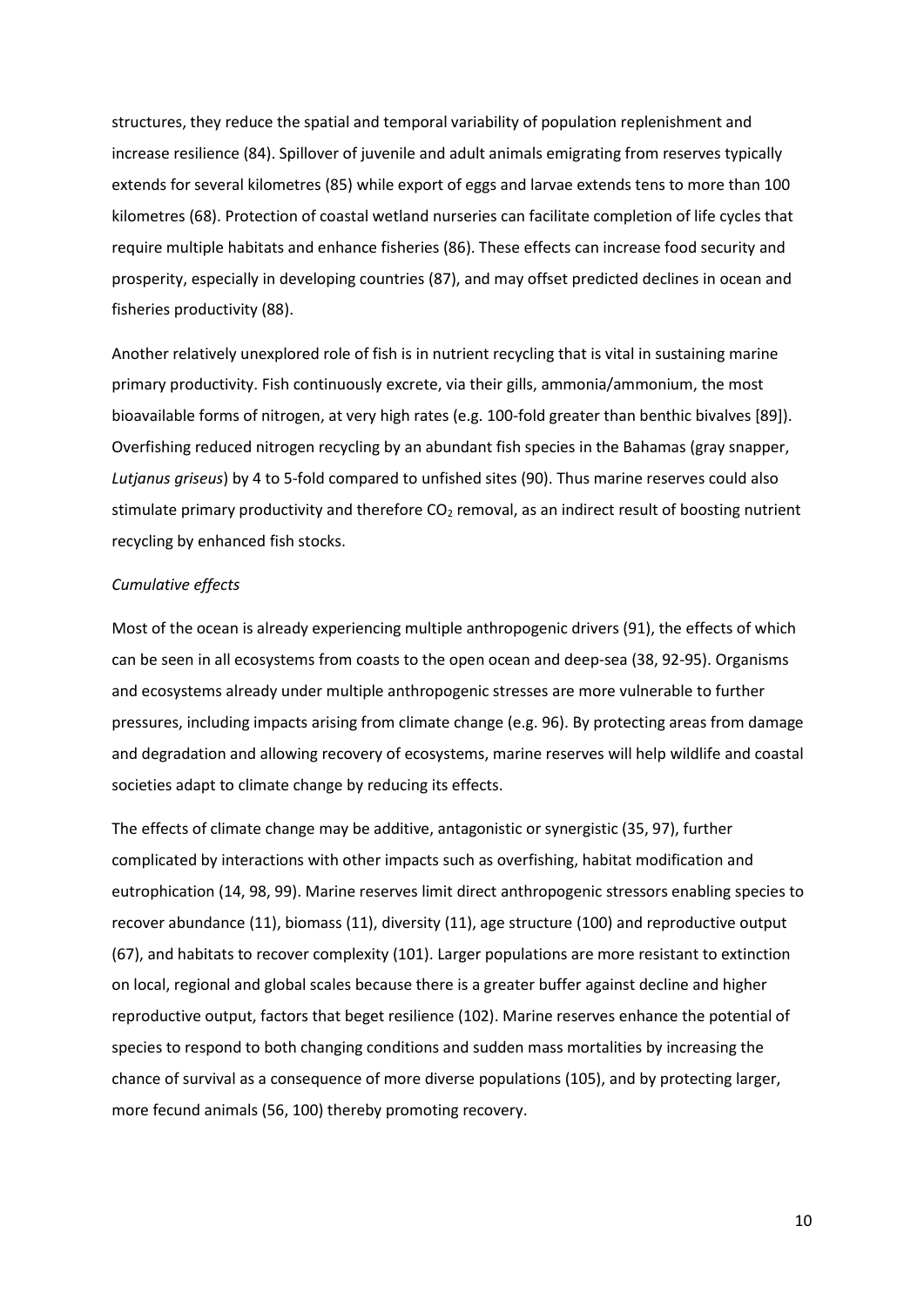By protecting predator populations, marine reserves can, in certain contexts, help prevent disease outbreaks (e.g. 104) and dampen explosive prey growth (e.g. 105). Moreover, by protecting natural habitats which reduce anthropogenic stressors known to affect disease (e.g. healthy mangroves and seagrasses improve water quality and remove nutrients [106]), and by preventing damage to habitats, which reduces susceptibility, marine reserves may also help reduce the extent or severity of disease outbreaks (106, 107). Nonetheless, direct stressors marine reserves cannot alleviate, such as poor water quality, will likely undermine benefits associated with restricting activities that damage habitats (107). This emphasises that MPAs are only one out of several components in the climate-mitigation and adaptation toolkit.

Highly mobile and migratory species can play key functional roles in marine ecosystems, for example through effects on prey populations (see above) and influences on nutrient cycles (e.g. 108). Mobile marine apex predators that increasingly occur in high abundance only within reserves provide links between different ecosystems (e.g. reefs and pelagic systems [109], or shallow reefs to mesophotic reefs [110]) and consequently can increase whole-ecosystem stability (105) – stability that may be critically important in systems stressed by climate change.

#### **Climate change mitigation**

#### *Carbon sequestration and storage*

The oceans play a fundamental role in climate regulation and have already mitigated the effects of climate change by serving as a major sink for carbon (111). Changes in biogeochemical cycles are expected under climate change, with the likelihood that the carbon capture and storage potential of the oceans may decline (112). Coastal wetlands store organic carbon in underlying sediments for millennia and account for almost 50% of carbon storage in ocean sediments despite occupying only 0.2% of ocean area (38). Holding some of the largest organic carbon stocks in the biosphere (38), even small disturbances can significantly perturb carbon fluxes and vegetation clearance exposes stored carbon to loss(e.g. 113). Furthermore, mangroves, seagrasses and salt marshes often form a spatially-linked continuum of intertidal habitats with unvegetated mudflats and sandbars, habitats that may sequester and store large amounts of organic carbon (e.g. 114). Marine reserves are not the only means to protect these habitats, but they can maintain and enhance these spatially connected ecosystems preventing the release of carbon stored in sediments and perturbations from direct anthropogenic disturbance.

Animals can indirectly mediate biogeochemical processes (115) and consequently protecting animals that play important roles in carbon cycling will become more important. Trophic downgrading (i.e.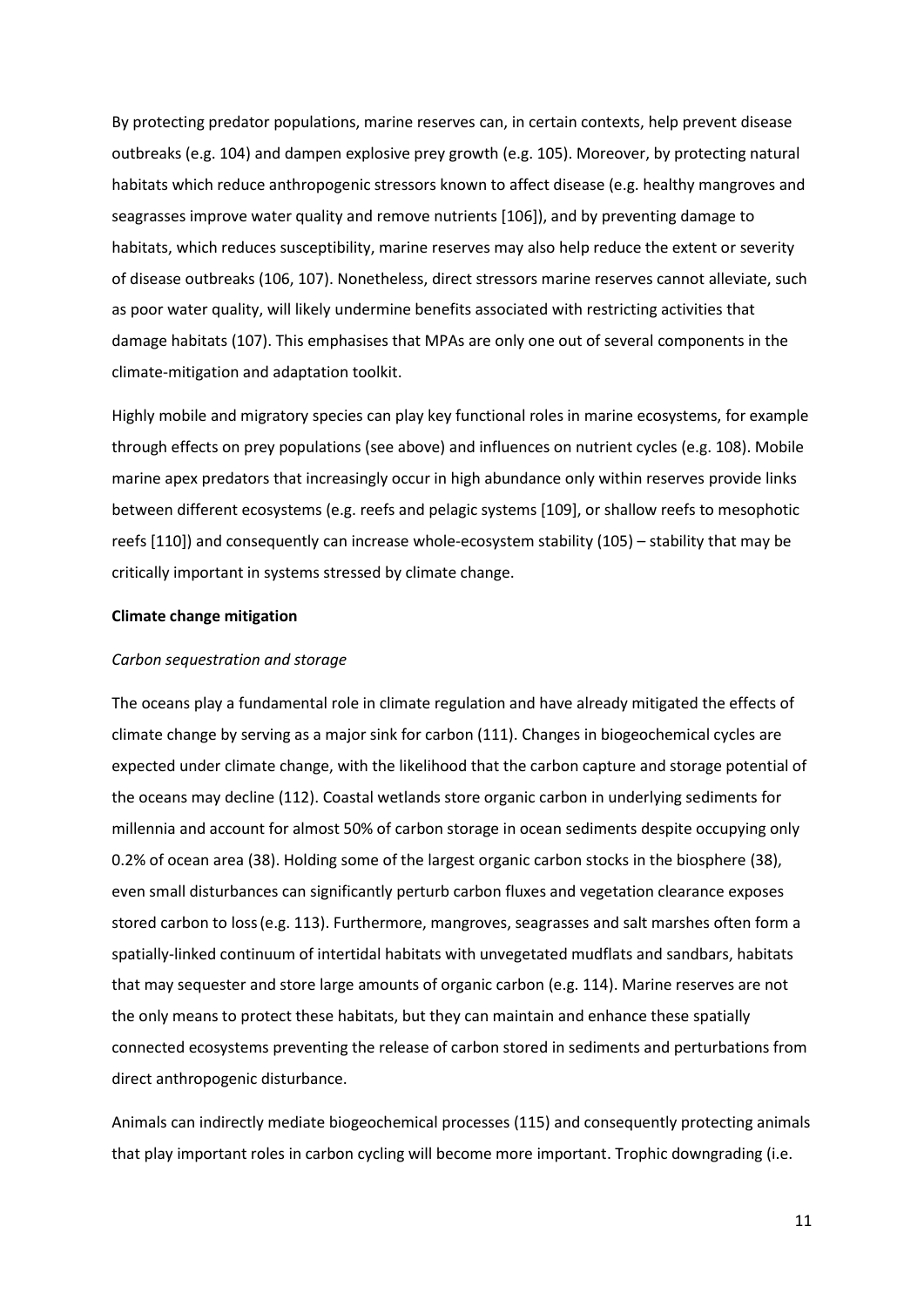removal of predators), which has proceeded rapidly in many regions outside marine reserves, affects carbon uptake, storage and release in vegetated ecosystems because of reduced predation on herbivores leads to large-scale declines in algal communities (116) and even complete habitat loss (117). Restoring predators reduces overgrazing effects on primary productivity (116), thereby potentially benefitting carbon sequestration and storage (115, 118). In this way marine reserves may promote ecosystems that act as more vigorous carbon sinks, despite higher turnover rates for primary production (121).

Although calcification in the guts of teleost fish is a quantitatively important component of the marine inorganic carbon cycle (40, 120) the contribution this makes to long-term removal or addition of atmospheric  $CO<sub>2</sub>$ , and therefore the potential influence of marine reserves, is currently difficult to ascertain. This is due to lack of information such as (1) the influence of inorganic calcium carbonate on the sinking rate of organic fecal carbon, (2) the rate of separation of inorganic and organic carbon within fecal pellets, (3) the subsequent rates of carbonate dissolution and consumption/respiration of organic fecal carbon, and (4) phase heterogeneity in the type of carbonate produced by fish guts which strongly affects their dissolution (121). However, marine reserves (in concert with other fisheries rebuilding tools) may play an important role in carbon sequestration and storage by rebuilding fish and shellfish populations which then stimulate primary productivity via their role in excreting bioavailable nitrogen. This is an emerging field in need of further research.

Trawling and other mobile fishing gears alter biogeochemical cycles by re-suspending sediments, releasing carbon otherwise buried (122), and shifting the composition of benthic communities, including reduced numbers of suspension feeders (123). In great enough abundance, these animals exert a strong influence on overlying waters, enriching underlying sediments with nutrients and improving light penetration which boosts plant growth and productivity (124). Suspension feeders are also a pathway for the flux of organic carbon from the water column to sea floor (e.g. 125). Protecting against mobile gears will facilitate recovery of these species and could promote carbon uptake by seabed ecosystems as well as prevent further loss of organic carbon stored in sediments. Moreover, while commercial seabed mining, has not yet begun, over 1 million square kilometres of high seas have been included in seabed mining contracts (126). Seabed mining will further remobilize carbon with uncertain consequences for carbon dynamics in the ocean (127). Marine reserves, particularly in the high seas, could become a tool to constructively zone and manage these impacts.

*An insurance policy* 

12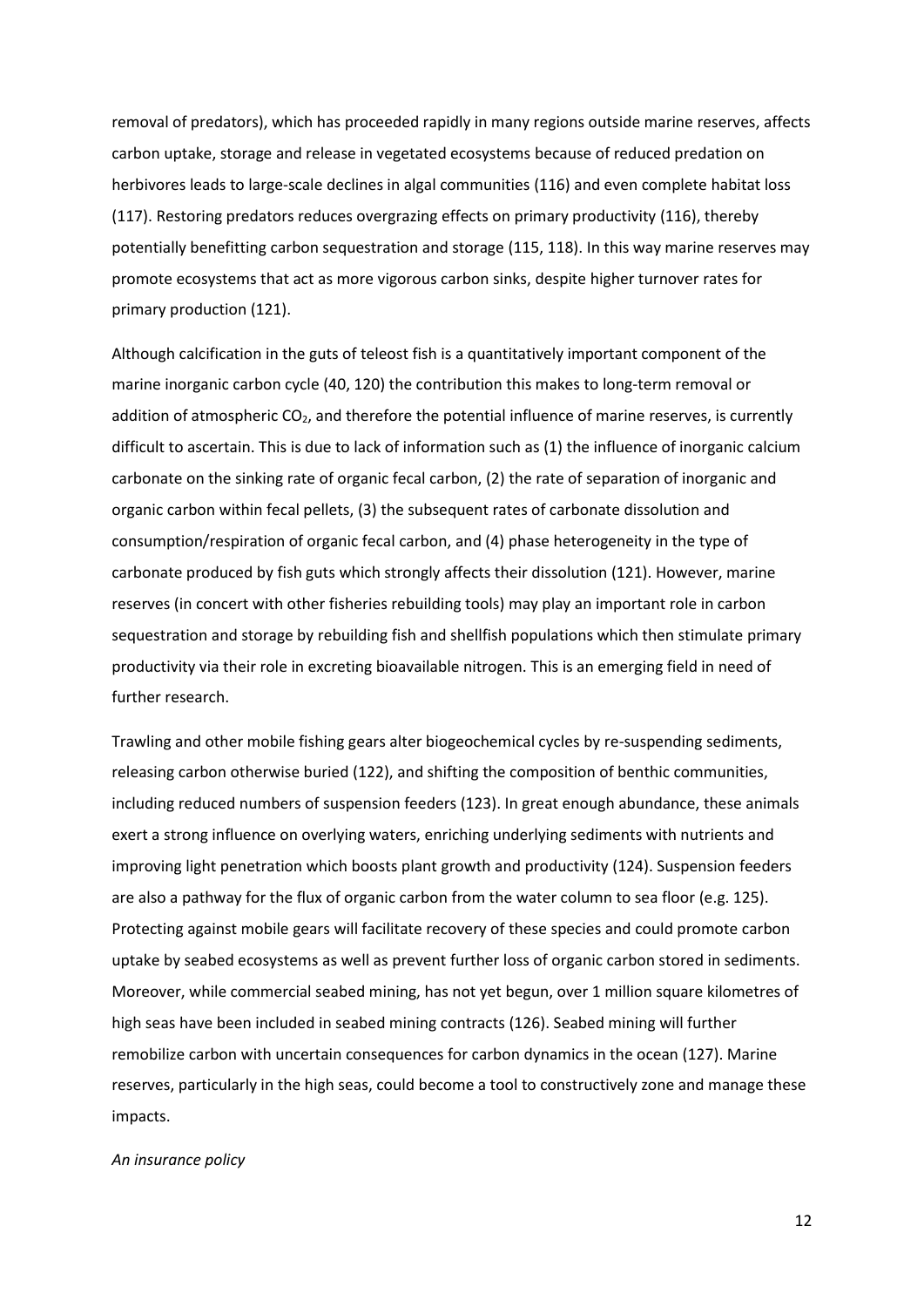The trajectories of anthropogenic change in our rapidly shifting oceans and seas are difficult to predict and harder to control. We contend that because marine reserves limit direct pressures, they will give ecological communities the best chance to develop and adapt to changing conditions in ways that maintain ecological function and structure. Complex ecosystems with high abundances and diversity of species promote the processes that govern provision of goods and ecosystem services such as carbon sequestration and storage, coastal defence, food, pollution sinks, and recreational and aesthetic benefits (128, 129), while avoiding regime shifts with severe and unexpected consequences (130). Removing anthropogenic stressors can help recover diversity and ecosystem services (129) and build resilience enabling faster recovery from the effects of climate change (50, 56, 57). For example, evidence from the remote Indian Ocean Chagos Marine Protected Area show that reefs free from many human stresses and disturbance have remarkable recovery capacity. While reefs experienced >90% coral mortality during the 1998 bleaching event, on the whole communities within the marine reserve recovered rapidly with coral cover restored to 1996 levels by 2010, and in 2015 28% higher average carbonate production was recorded in Chagos than in post-disturbance sites across the Caribbean (50); although the fallout from the widespread coral bleaching event in 2016 is yet to be reported. If reserves promote coral recovery they will enhance coastal protection and livelihoods, recreation and tourism potential, and may restore carbon uptake and storage (30, 50). However, as noted earlier, evidence for a beneficial role of reserves in coral protection is equivocal. In some cases corals have fared better inside protected areas compared to outside (29, 101), but in other well-studied cases, protected corals fared as badly or worse during bleaching events, perhaps because communities had a greater fraction of sensitive species (25, 26, 99) or had depressed levels of genetic diversity (74).

Biodiversity and the abundance of life are essential for the provision of ecosystem services and loss of either may erode resilience to future environmental perturbations (131). For example, more diverse reef systems have greater and more stable fish biomass production, and more diverse communities may be less affected by rising and variable temperatures (132). By protecting areas from damage and degradation, marine reserves facilitate habitat recovery, especially of fragile, vulnerable, highly diverse and three dimensionally complex habitats (101). One mechanism is direct protection from mechanical disturbance, such as elimination of bottom trawling, dredging, blast fishing, or conversion to aquaculture. But habitat recovery also occurs through re-establishment of the upper levels of food webs, reversing cascading effects of fishing and transforming one habitat type (e.g. urchin barrens) to another (e.g. kelp forest) (133). On a cautionary note, there is evidence that for some kelp forests, such a beneficial effect may be reversed by warming. In eastern Australia and Japan tropical herbivores like rabbitfish have stripped kelp canopies as they spread to higher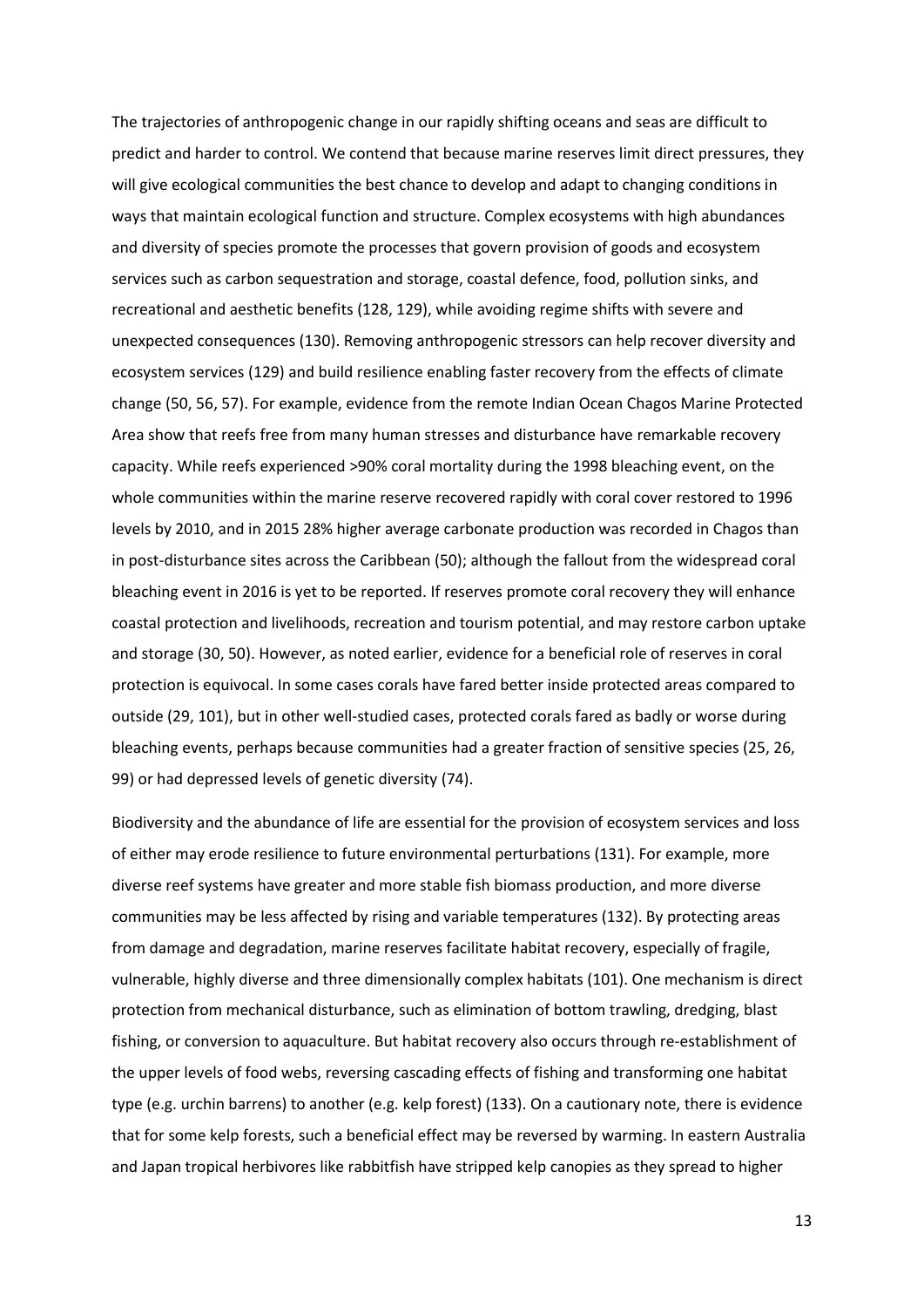latitudes (134), although these patterns may be regional (135). This re-emphasises the general point that rapid warming can override at least some of the effects of marine protection, and that marine reserves are only part of a wider climate mitigation and adaptation strategy. On the other hand, even as conditions and habitats change, marine reserves will continue to relieve anthropogenic stresses and offer a refuge to vulnerable species, whatever they may be.

Extensive marine reserve networks, especially those with very large reserves, may act as wildlife refugia as planetary conditions change, preventing extinctions and forming a basis from which other areas can be recolonised once mechanisms for reduction of human stresses become effective. This role is akin to that played by ice-free Pleistocene refugia during glaciations (136). Furthermore, reserves increase knowledge by providing ecological reference points to better understand the structure and dynamics of marine systems in a rapidly changing world (137), and provide controls to tease apart the often correlated impacts of climate change from those of other anthropogenic stressors.

#### **Size, coverage and management matter**

MPAs with five key characteristics (no-take, well-enforced, old ( $\geq$ 10 years), large ( $\geq$ 100 km<sup>2</sup>), and isolated) have been shown to produce the greatest conservation benefits (10) and the effectiveness of MPAs in supporting climate change mitigation and adaptation will be contingent, in part, on these factors. However, very large marine reserves will not be appropriate in all instances, for example near coasts populated by those who rely on fishing for subsistence. In such instances, networks of smaller, well-connected reserves will be important to prevent subpopulations from being extirpated and to enable recovery of local populations (64). Such small marine reserves can produce tangible benefits to local people, particularly when combined with other fisheries management tools such as territorial user rights (138, 139) and co-management mechanisms (138, 140), and jointly contribute to climate change adaptation and mitigation.

Many of the benefits we have outlined are delivered locally. Hence, proactive creation of small reserves by local people offers a practical pathway to sustainably manage their natural resources while improving their adaptation potential to climate change, irrespective of global, national or regional targets. Combining such bottom-up approaches within large partially protected MPAs which exclude the most damaging activities and are designed with local communities offers an opportunity to merge local and global benefits. One example is the Palauan National Marine Sanctuary which is designed to help ensure local food security as ecosystems adapt to climate change, while meeting global marine conservation goals and supporting large-scale efforts to mitigate climate change. To scale up effects to achieve regional and global impacts, such approaches need encouragement and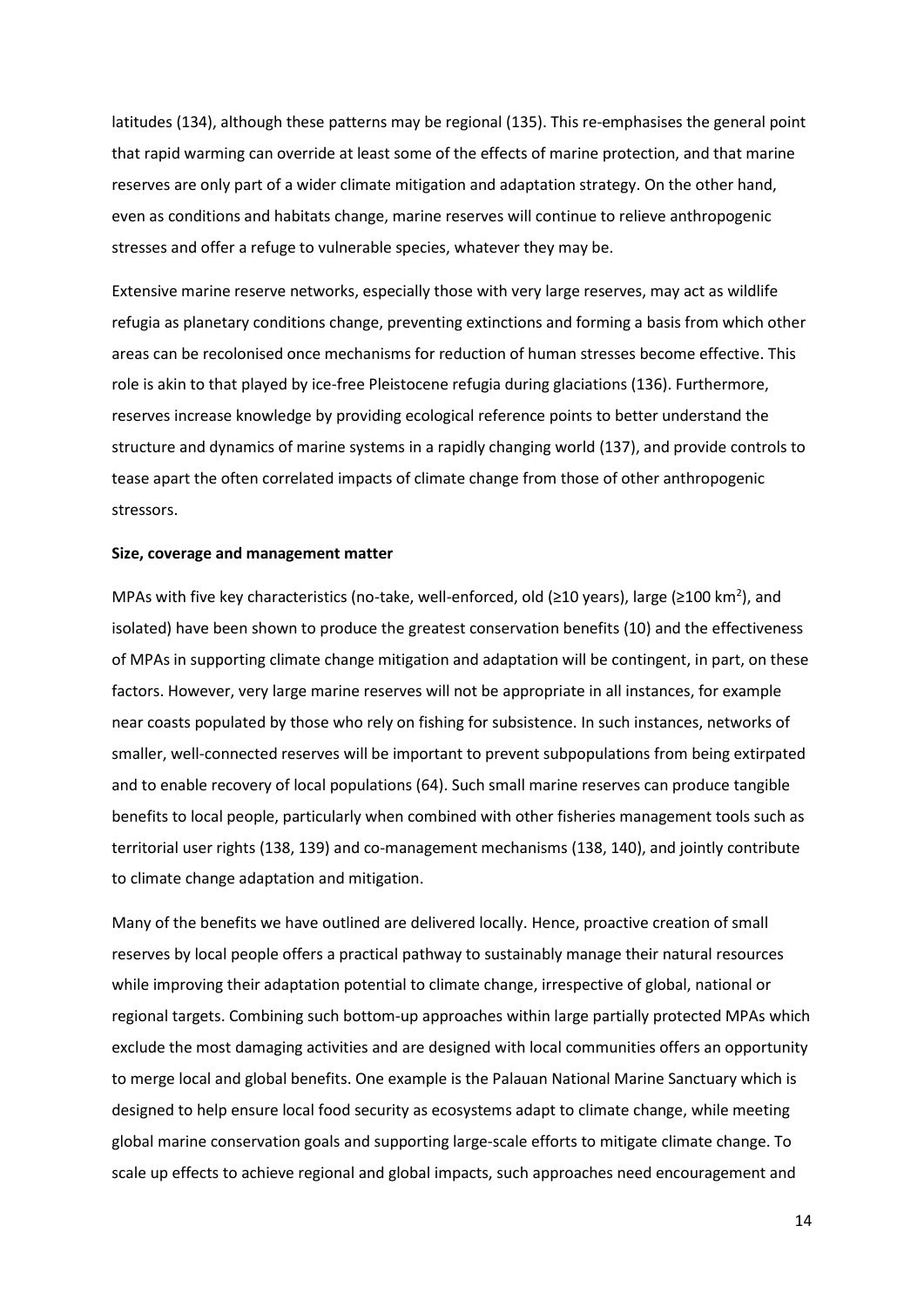support from governments and development agencies, using appropriate legal, financial and social incentives, and should be considered part of national and international climate change adaptation and mitigation commitments.

Establishing well-managed marine reserves removes direct anthropogenic disturbances within their boundaries, but cannot protect them from all sources of harm, including those posed by warming and acidifying waters. We have made a case for how protection could enhance the biological processes that bolster resilience to the effects of greenhouse gas emissions. However, the oceans form an ecologically connected continuum of ecosystems. Negative effects experienced in surrounding waters will also affect protected ecosystems. Effective management in the matrix surrounding marine reserves will be required using both traditional forms of fisheries management such as effort limitation and ancillary conservation initiatives (20, 138, 139), ideally implemented in a co-management framework (141). On the balance of the evidence presented here, we think marine reserves can provide an essential foundation of the management portfolio, delivering benefits other tools cannot, such as protection for vulnerable species and habitats. They also buffer against uncertainty in fisheries management as well as environmental fluctuations, directional change, and extreme events.

## **Conclusion**

Significant progress has been made in our understanding of the effects of climate change on marine ecosystems and it is clear there is a monumental ecological upheaval underway. There is much still to be learned about the benefits, costs and limits of MPA protection, what complementary management measures are needed, as well as alternative strategies to minimise disruption to ecosystems and human societies from climate change. Marine reserves will not halt change or stop many of the threats associated with climate change affecting communities within their boundaries. We contend, however, that existing and emerging evidence suggest they can serve as a powerful tool to help ameliorate some problems of climate change, slow the development of others, and improve the outlook for continued ecosystem functioning and delivery of ecosystem services. This edge may matter more than ever as the stress that climate change places on marine ecosystems and biodiversity continues to mount.

Marine reserves will also help to insure against inadequate management both in national waters (137, 142) and beyond national jurisdiction (88, 143). They extend the precautionary principle to management and ensure that we do not make scientific advances through the belated realisation of what we have lost. Ultimately, by helping to mitigate and promote adaptation to climate change,

15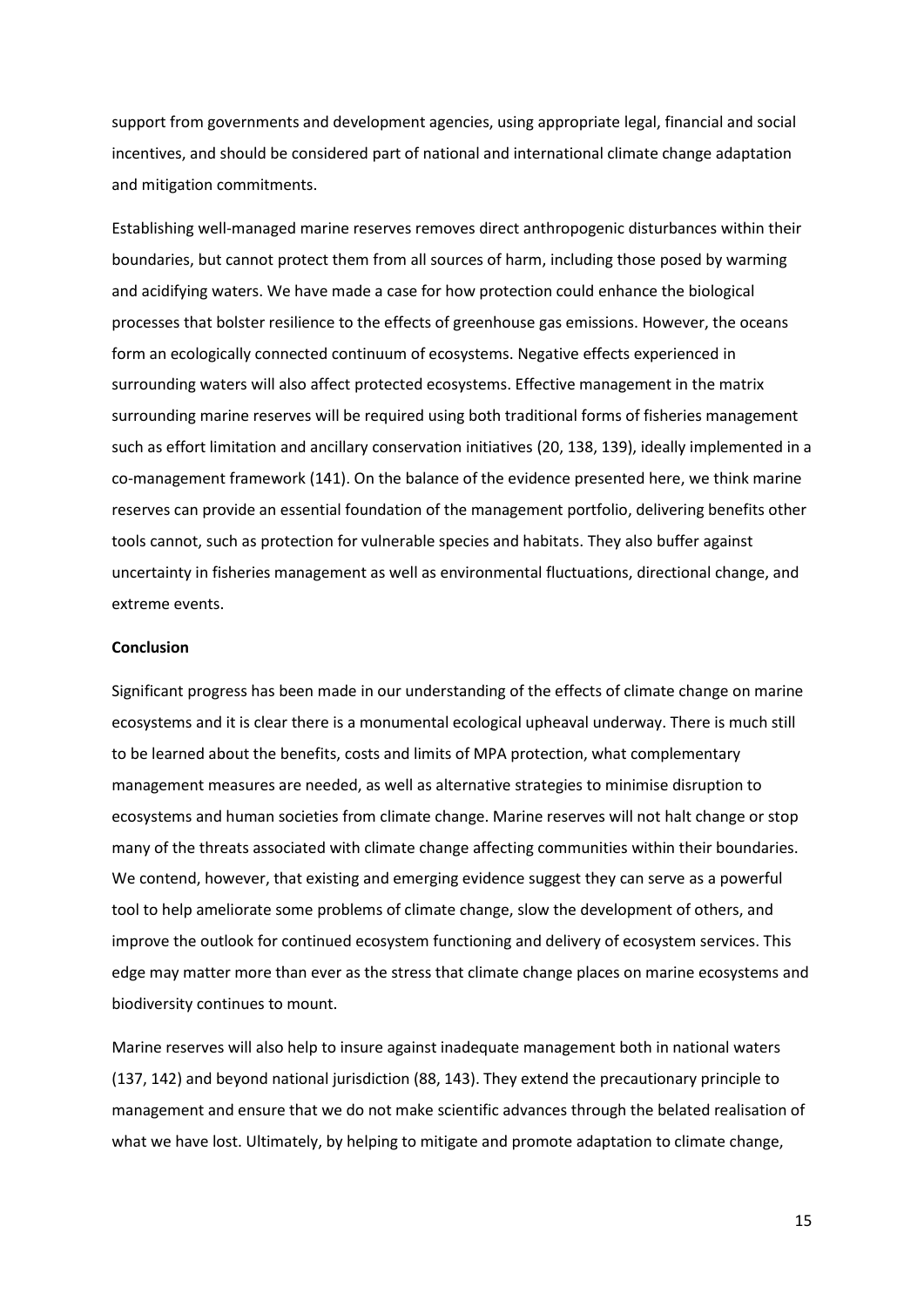reserves would protect the many economic and social benefits we derive from marine ecosystems (144).

Marine reserves are not a substitute for rapid reductions in greenhouse gas emissions, or appropriate land and water management to reduce, for example, nutrient and sediment inputs from coastal catchments. Moreover, some of the benefits marine reserves offer can be achieved through other tools, like fishing effort limitation (20). However, marine reserves offer a relatively simple nature-based solution that bundles a lot of potential benefits**.** Taken across their many dimensions of influence, it is hard to conceive of any circumstances in our fast-changing world where welldesigned networks of strongly and fully protected reserves would not lead to a net increase in environmental and human wellbeing, particularly when coupled with effective management of human activities outside reserves. The evidence indicates that their widespread establishment can, in cost-effective fashion (145), help slow climate change, alleviate some of its expected hardships (e.g. reduced food security, sea level rise), reduce biodiversity loss, help safeguard critical ecological processes underpinning the planetary life support system, and improve the outlook for recovery after greenhouse gas emissions have been brought under control. We suggest that further quantification of these effects, and a comprehensive assessment of climate mitigation and adaptation priorities should form a cornerstone in future marine reserve planning.

## **Acknowledgements**

BO'L is supported by The Pew Charitable Trusts. DJM is supported by the Benioff Ocean Initiative. JCC thanks Project CCM RC 130004, Iniciativa Cientifica Milenio, Ministerio de Economia, Chile. CMD was supported by King Abdullah University of Science and Technology (KAUST) through the baseline fund. DP receives support from the Paul G. Allen Family Foundation through the *Sea Around Us*. URS thanks the Social Science and Humanities Research Council of Canada (SSHRC) for its support of the *OceanCanada* Partnership of which he is project director. RWW is supported by the Natural Environment Research Council (NERC) and Biotechnology and Biological Sciences Research Council (BBSRC) in the UK.

## **References**

1. IPCC (2013) Climate change 2013: The physical science basis. *Contribution of Working Group I to the Fifth Assessment Report of the Intergovernmental Panel on Climate Change*, eds Stocker TF, Qin D, Plattner G-K, Tignor M, Allen SK*, et al.* (Cambridge University Press, Cambridge, United Kingdom and New York, NY, USA).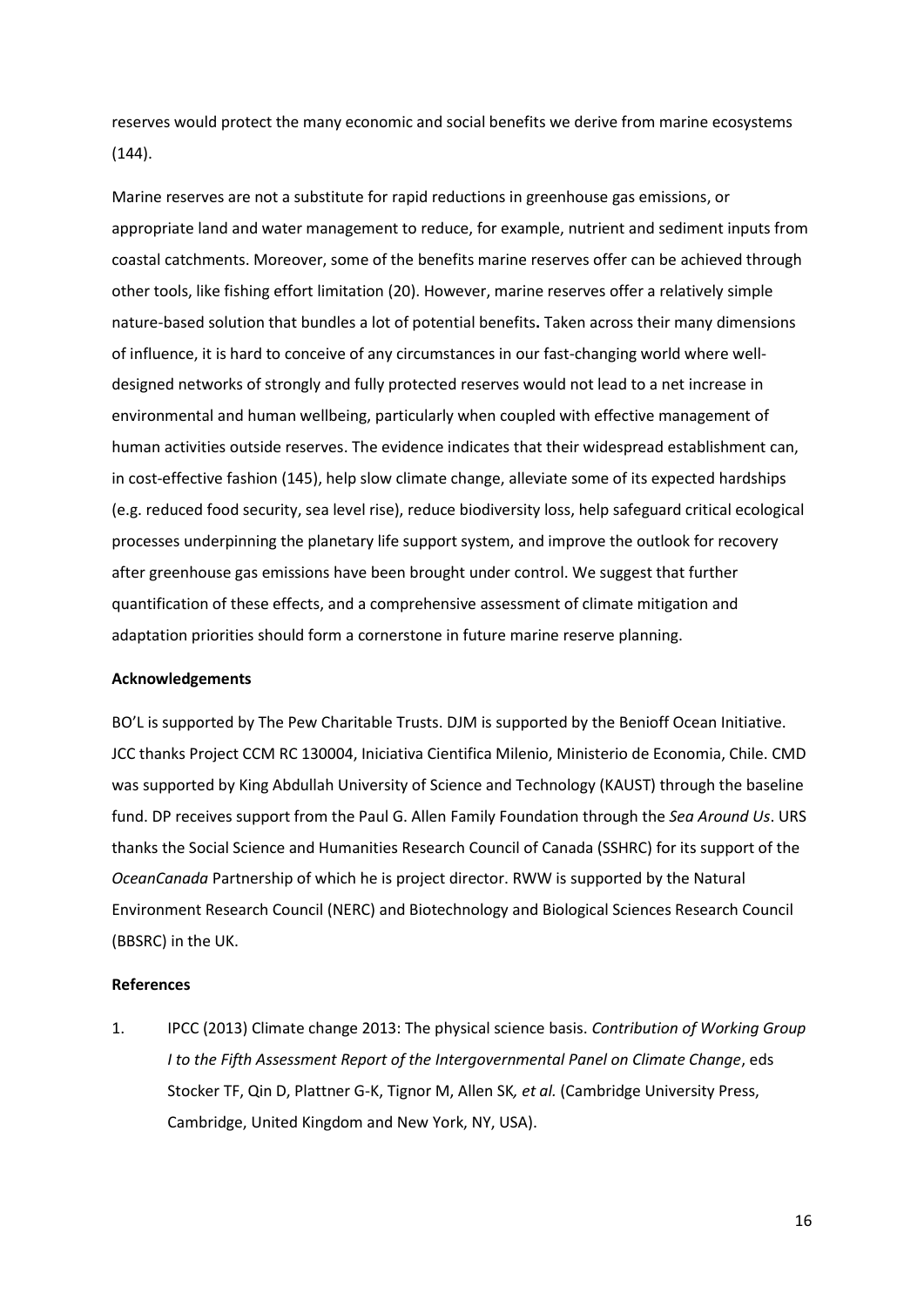- 2. UNFCCC (2015) Adoption of the Paris Agreement. Proposal by the President. UNFCCC. Conference of the Parties (COP). (United Nations, Geneva, Switzerland).
- 3. Magnan AK*, et al.* (2016) Implications of the Paris agreement for the ocean. *Nat Clim Change* 6(8):732-735.
- 4. Kintisch E (2015) Climate crossroads. *Science* 350(6264):1016-1017.
- 5. IPCC (2014) Climate change 2014: Impacts, adaptation, and vulnerability. *Part A: Global and sectoral aspects. Contribution of Working Group II to the Fifth Assessment Report of the Intergovernmental Panel on Climate Change*, eds Field CB, Barros VR, Dokken DJ, Mach KJ, Mastrandrea MD*, et al.* (Cambridge University Press, Cambridge, United Kingdom and New York, NY, USA).
- 6. Hoegh-Guldberg O, Bruno JF (2010) The impact of climate change on the world's marine ecosystems. *Science* 328(1523):1523-1528.
- 7. Rockström J*, et al.* (2009) Planetary boundaries: Exploring the safe operating space for humanity. *Ecol Soc* 14(2):32.
- 8. McMichael AJ (2013) Globalization, climate change, and human health. *N Engl J Med* 368:1335-1343.
- 9. Watson JEM, Dudley N, Segan DB, Hockings M (2014) The performance and potential of protected areas. *Nature* 515(7525):67-73.
- 10. Edgar GJ*, et al.* (2014) Global conservation outcomes depend on marine protected areas with five key features. *Nature* 506(7487):216-220.
- 11. Lester SE*, et al.* (2009) Biological effects within no-take marine reserves: a global synthesis. *Mar Ecol Prog Ser* 384:33-46.
- 12. Lubchenco J, Grorud-Colvert K (2015) Making waves: The science and politics of ocean protection. *Science* 350(6259):382-383.
- 13. Chollett I, Mumby PJ, Cortés J (2010) Upwelling areas do not guarantee refuge for coral reefs in a warming ocean. *Mar Ecol Prog Ser* 416:47-56.
- 14. Darling ES, McClanahan TR, Côte IM (2010) Combined effects of two stressors on Kenyan coral reefs are additive or antagonistic, not synergistic. *Conserv Lett* 3:122-130.
- 15. McLeod E, Salm R, Green A, Almany J (2009) Designing marine protected area networks to address the impacts of climate change. *Front Ecol Environ* 7(7):362-370.
- 16. Tittensor DP*, et al.* (2014) A mid-term analysis of progress toward international biodiversity targets. *Science* 346(6206):241-244.
- 17. O'Leary BC*, et al.* (2016) Effective coverage targets for ocean protection. *Conserv Lett* 9(6):398-404.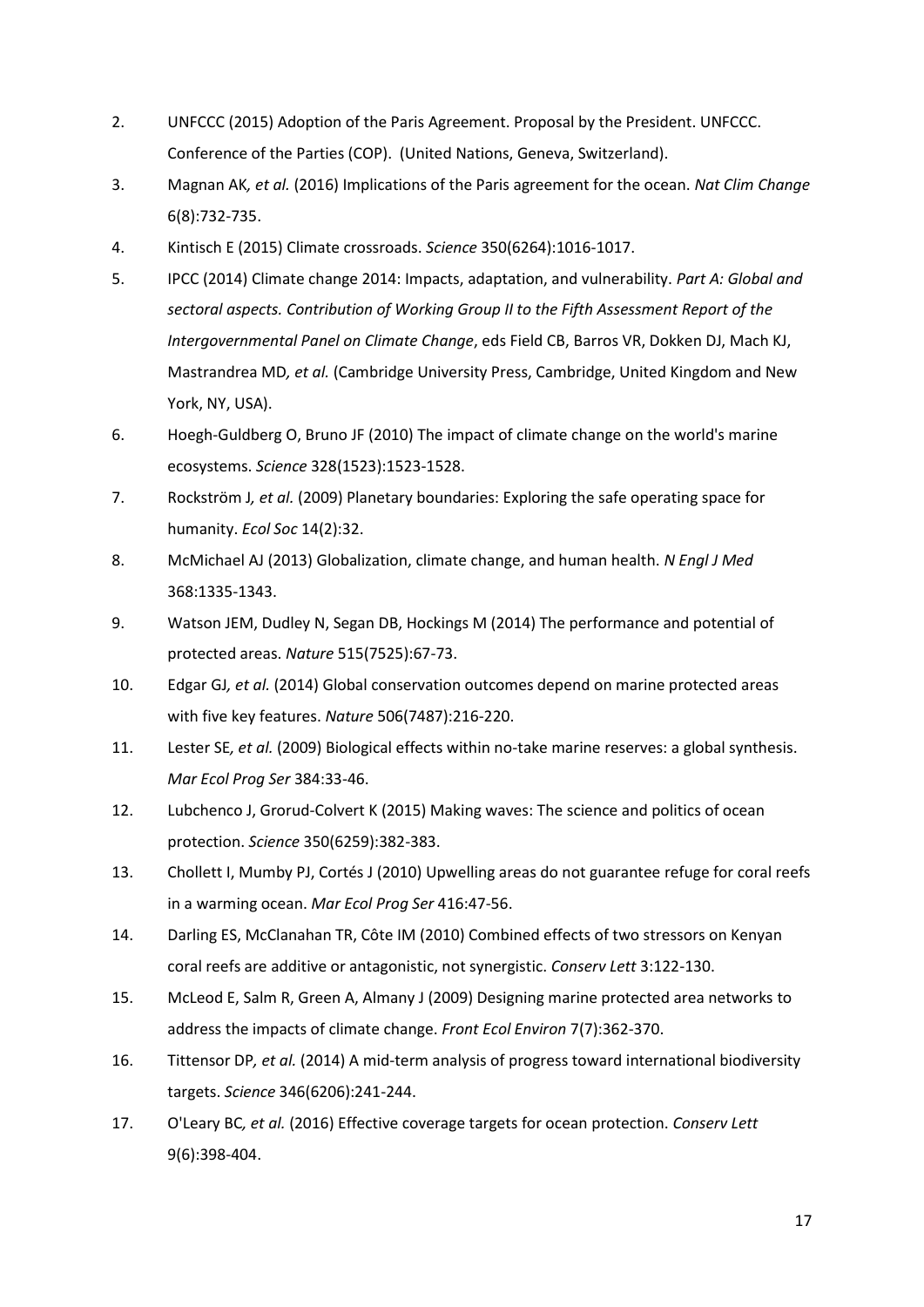- 18. Gill DA*, et al.* (2017) Capacity shortfalls hinder the performance of marine protected areas globally. *Nature* 543:665-669.
- 19. McClanahan TR, Marnane MJ, Cinner JE, Kiene WE (2006) A Comparison of Marine Protected Areas and Alternative Approaches to Coral-Reef Management. *Curr Biol* 16:1408-1413.
- 20. Hilborn R (2016) Marine biodiversity needs more than protection. *Nature* 535:224-226.
- 21. Plumeridge AA, Roberts CM (2017) Conservation targets in marine protected area management suffer from shifting baseline syndrome: A case study on the Dogger Bank. *Marine Poll Bull* 116:395-404.
- 22. Christie P, White AT (2007) Best practices for improved governance of coral reef marine protected areas. *Coral Reefs* 26:1047-1056.
- 23. Ban NC*, et al.* (2011) Designing, implementing and managing marine protected areas: Emerging trends and opportunities for coral reef nations. *J Exp Mar Biol Ecol* 408:21-31.
- 24. Hoegh-Guldberg O*, et al.* (2007) Coral Reefs Under Rapid Climate Change and Ocean Acidification. *Science* 318(5857):1737-1742.
- 25. Graham NAJ*, et al.* (2008) Climate Warming, Marine Protected Areas and the Ocean-Scale Integrity of Coral Reef Ecosystems. *PLoS ONE* 3(8):e3039.
- 26. McClanahan TR, Ateweberhan M, Muhando CA, Maina J, Mohammed MS (2007) Effects of Climate and Seawater Temperature Variation on Coral Bleaching and Mortality. *Ecol Monogr* 77(4):503-525.
- 27. Wooldridge SA (2009) Water quality and coral bleaching thresholds: Formalising the linkage for the inshore reefs of the Great Barrier Reef, Australia. *Marine Poll Bull* 58:745-751.
- 28. Olds AD*, et al.* (2014) Marine reserves help coastal ecosystems cope with extreme weather. *Glob Chang Biol* 20(10):3050-3058.
- 29. Mumby PJ*, et al.* (2007) Trophic cascade facilitates coral recruitment in a marine reserve. *PNAS* 104(20):8362-8367.
- 30. Mumby PJ, Harbourne AR (2010) Marine reserves enhance the recovery of corals on Caribbean reefs. *PLoS ONE* 5(1):e8657.
- 31. Jordà G, Marbà N, Duarte CM (2012) Mediterranean seagrass vulnerable to regional climate warming. *Nat Clim Change* 2:821-824.
- 32. Gattuso J-P*, et al.* (2015) Contrasting futures for ocean and society from different anthropogenic CO2 emissions scenarios. *Science* 349(6243):aac4722.
- 33. Hönisch B*, et al.* (2012) The geological record of ocean acidification. *Science* 335(6072):1058- 1063.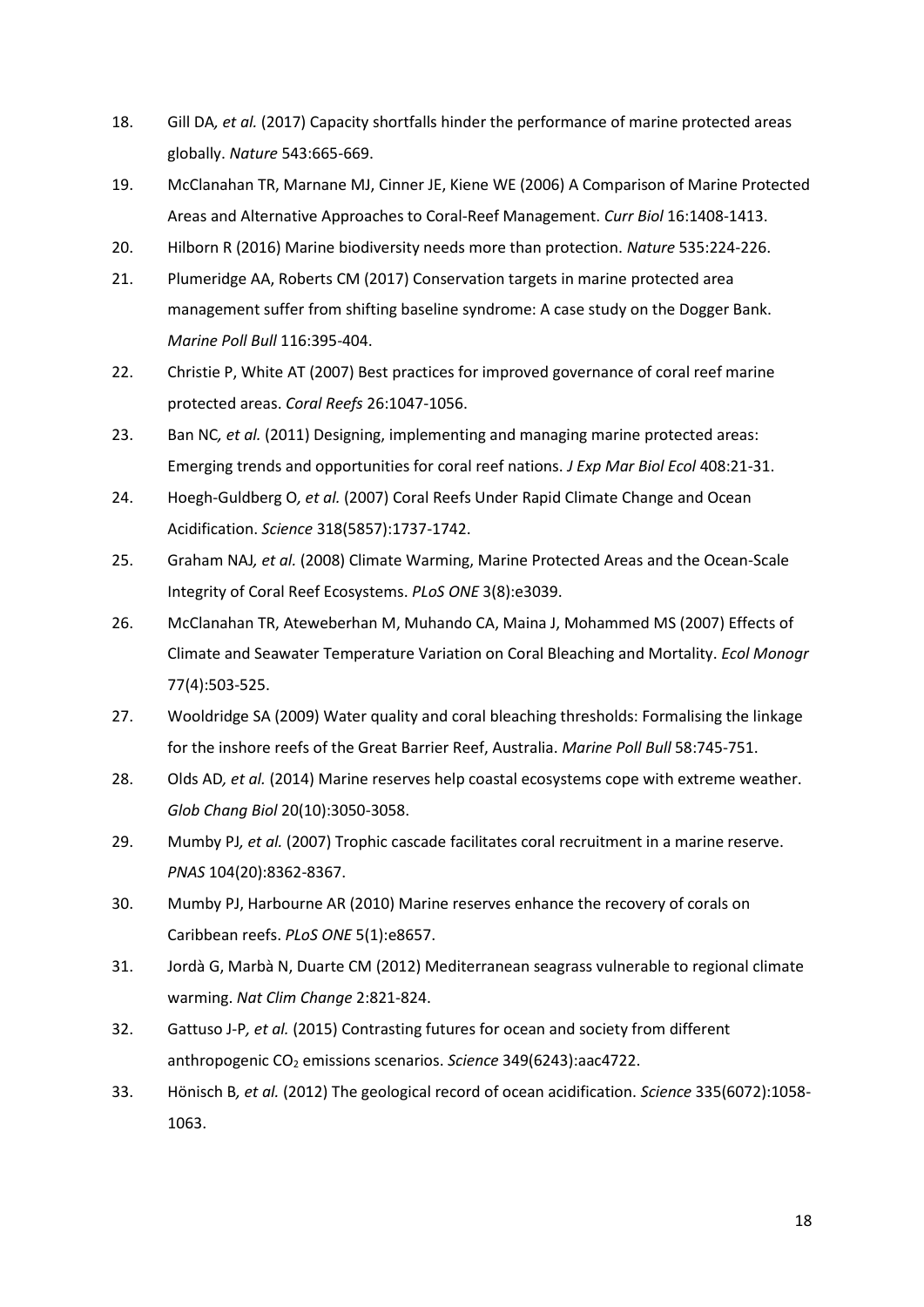- 34. Poloczanska ES*, et al.* (2016) Responses of marine organisms to climate change across oceans. *Front Mar Sci* 3:62.
- 35. Nagelkerken I, Connell SD (2015) Global alteration of ocean ecosystem functioning due to increasing human CO<sub>2</sub> emissions. *PNAS* 112(43):13272-13277.
- 36. Unsworth RKF, Collier CJ, Henderson GM, McKenzie LJ (2012) Tropical seagrass meadows modify seawater carbon chemistry: implications for coral reefs impacted by ocean acidification. *Environ Res Lett* 7(2):024026.
- 37. Sippo JZ, Maher DT, Tait DR, Holloway C, Santos IR (2016) Are mangroves drivers or buffers of coastal acidification? Insights from alkalinity and dissolved inorganic carbon export estimates across a latitudinal transect. *Global Biogeochem Cy* 30:753-766.
- 38. Duarte CM, Losada IJ, Hendriks IE, Mazarrasa I, Marbà N (2013) The role of coastal plant communities for climate change mitigation and adaptation. *Nat Clim Change* 3(11):961-968.
- 39. Miteva DA, Murray BC, Pattanayak SK (2015) Do protected areas reduce blue carbon emissions? A quasi-experimental evaluation of mangroves in Indonesia. *Ecol Econ* 119:127- 135.
- 40. Wilson RW*, et al.* (2009) Contribution of fish to the marine inorganic carbon cycle. *Science* 323(5912):359-362.
- 41. Woosley RJ, Millero FJ, Grosell M (2012) The solubility of fish-produced high magnesium calcite in seawater. *J Geophys Res* 117:C04018.
- 42. Perry CT*, et al.* (2011) Fish as major carbonate mud producers and missing components of the tropical carbonate factory. *PNAS* 108(10):3865-3869.
- 43. Morse JW, Andersson AJ, Mackenzie FT (2006) Initial responses of carbonate-rich shelf sediments to rising atmospheric  $pCO<sub>2</sub>$  and "ocean acidification": Role of high Mg-calcites. *Geochim Cosmochim Ac* 79(23):5814-5830.
- 44. Irigoien X*, et al.* (2014) Large mesopelagic fishes biomass and trophic efficiency in the open ocean. *Nat Commun* 5:3271.
- 45. St John MA*, et al.* (2016) A dark hole in our understanding of marine ecosystems and their services: Perspectives from the mesopelagic community. *Front Mar Sci* 3:31.
- 46. Davison PC, Checkley DM, Koslow JA, Barlow J (2013) Carbon export mediated by mesopelagic fishes in the northeast Pacific Ocean. *Prog Oceanogr* 116:14-30.
- 47. Hauer ME, Evans JM, Mishra DR (2016) Millions projected to be at risk from sea-level rise in the continental United States. *Nat Clim Change* 6(7):691-695.
- 48. Narayan S*, et al.* (2016) The effectiveness, costs and coastal protection benefits of natural and nature-based defences. *PLoS ONE* 11(5):e0154735.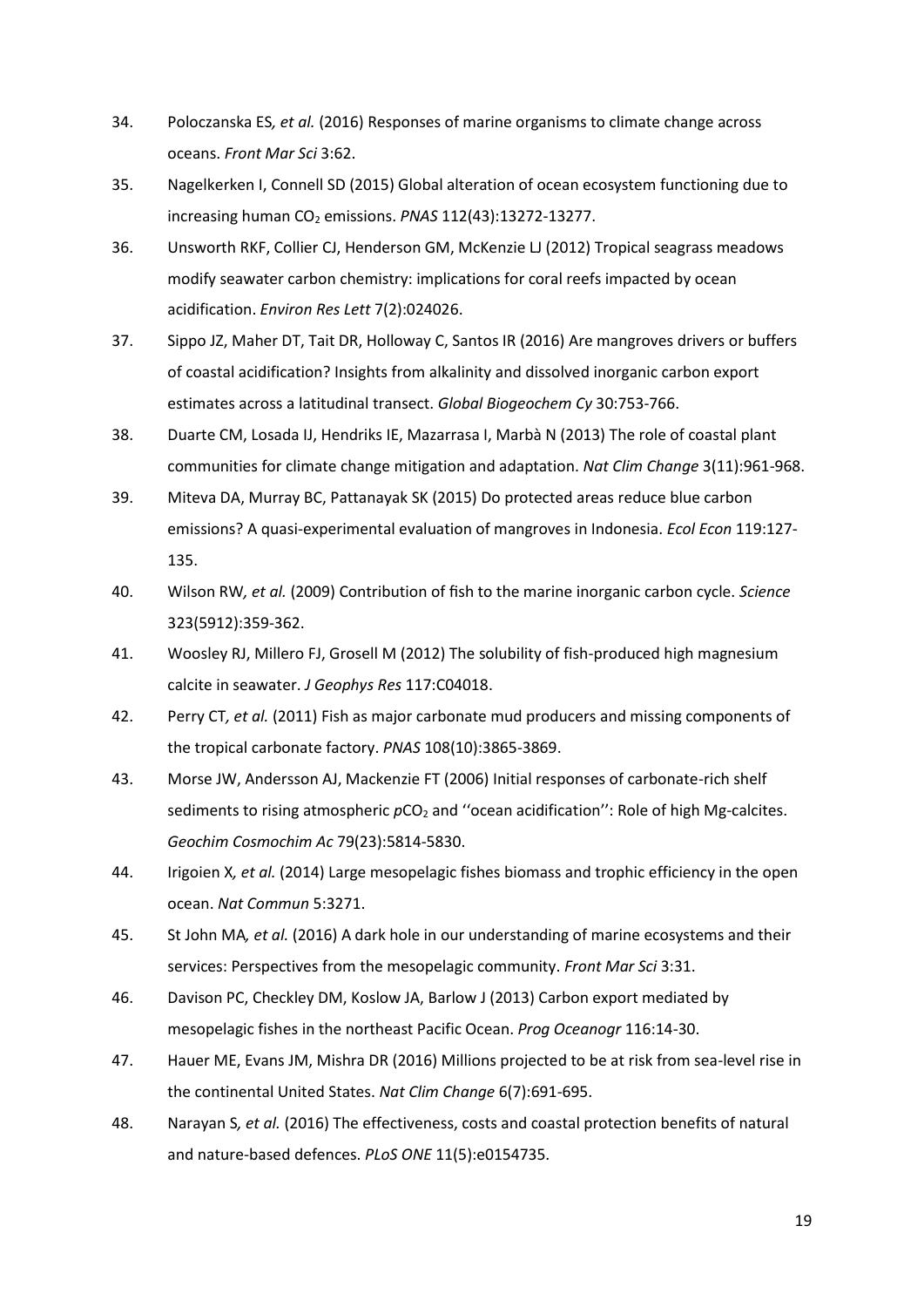- 49. Rodriguez AB*, et al.* (2014) Oyster reefs can outpace sea-level rise. *Nat Clim Change* 4(6):493-497.
- 50. Perry CT*, et al.* (2015) Remote coral reefs can sustain high growth potential and may match future sea-level trends. *Sci Rep* 5:18289.
- 51. Spalding MD*, et al.* (2014) The role of ecosystems in coastal protection: Adapting to climate change and coastal hazards. *Ocean Coast Manage* 90:50-57.
- 52. Mazarrasa I*, et al.* (2015) Seagrass meadows as a globally significant carbonate reservoir. *Biogeosciences* 12:4993-5003.
- 53. Kang N-Y, Elsner JB (2015) Trade-off between intensity and frequency of global tropical cyclones. *Nat Clim Change* 5(7):661-664.
- 54. Kossin JP, Emanuel KA, Vecchi GA (2014) The poleward migration of the location of tropical cyclone maximum intensity. *Nature* 509(7500):349–352.
- 55. Shepard CC, Crain CM, Beck MW (2011) The protective role of coastal marshes: A systematic review and meta-analysis. *PLoS ONE* 6(11):e27374.
- 56. Micheli F*, et al.* (2012) Evidence that marine reserves enhance resilience to climatic impacts. *PLoS ONE* 7(7):e40832.
- 57. Mellin C, MacNeil MA, Cheal AJ, Emslie MJ, Caley MJ (2016) Marine protected areas increase resilience among coral reef communities. *Ecol Lett* 19(6):629-637.
- 58. Aburto-Oropeza O*, et al.* (2008) Mangroves in the Gulf of California increase fishery yields. *PNAS* 105(30):10456-10459.
- 59. Marois DE, Mitsch WJ (2015) Coastal protection from tsunamis and cyclones provided by mangrove wetlands – a review. *Int J Biodivers Sci Ecosyst Serv Manage* 11(1):71-83.
- 60. Poloczanska ES*, et al.* (2013) Global imprint of climate change on marine life. *Nat Clim Change* 3(10):919-925.
- 61. Cheung WWL*, et al.* (2010) Large-scale redistribution of maximum fisheries catch potential in the global ocean under climate change. *Glob Chang Biol* 16(1):24-35.
- 62. Beaugrand G, Luczak C, Edwards M (2009) Rapid biogeographical plankton shifts in the North Atlantic Ocean. *Glob Chang Biol* 15(7):1790-1803.
- 63. Saura S, Bodin Ö, Fortin M-J (2014) Stepping stones are crucial for species' long-distance dispersal and range expansion through habitat networks. *J Anim Ecol* 51(1):171-182.
- 64. Green AL*, et al.* (2014) Designing marine reserves for fisheries management, biodiversity conservation, and climate change adaptation. *Coast Manage* 42(2):143-159.
- 65. Jones KR, Watson JEM, Possingham HP, Klein C (2016) Incorporating climate change into spatial conservation prioritisation: A review. *Biol Conserv* 194:121-130.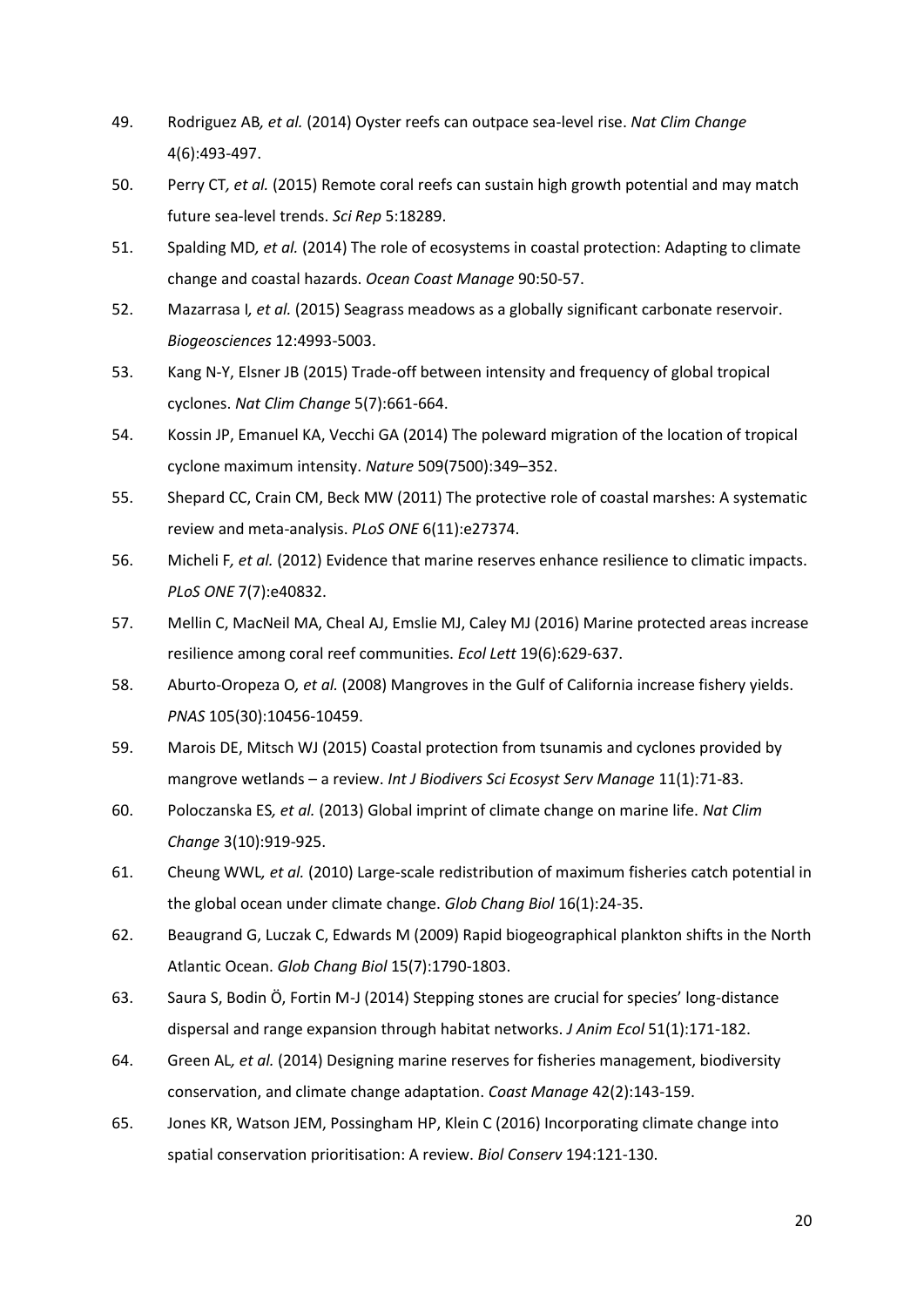- 66. Couce E, Ridgwell A, Hendy EJ (2013) Future habitat suitability for coral reef ecosystems under global warming and ocean acidification. *Glob Chang Biol* 19:3592-3606.
- 67. Roberts CM, Hawkins JP (2012) Establishment of fish stock recovery areas. (European Parliament. IP/B/PECH/IC/2012-053).
- 68. Roberts CM*, et al.* (2010) Guidance on the size and spacing of Marine Protected Areas in England. (Natural England Commissioned Report NECR037).
- 69. Castilla J, Campo MA, Bustamente RH (2007) Recovery of *Durvillaea antarctica* (Durvilleales) inside and outside Las Cruces Marine Reserve, Chile. *Ecol Appl* 17(5):1511-1522.
- 70. Harrison HB*, et al.* (2012) Larval export from marine reserves and the recruitment benefit for fish and fisheries. *Curr Biol* 22(11):1023-1028.
- 71. Munguía-Vega A*, et al.* (2015) Marine reserves help preserve genetic diversity after impacts derived from climate variability: Lessons from the pink abalone in Baja California. *Glob Ecol Conserv* 4:264-276.
- 72. Reusch TBH, Ehlers A, Hämmerli A, Worm B (2005) Ecosystem recovery after climatic extremes enhanced by genotypic diversity. *PNAS* 102(8):2826-2831.
- 73. Ehlers A, Worm B, Reusch TBH (2008) Importance of genetic diversity in eelgrass *Zostera marina* for its resilience to global warming. *Mar Ecol Prog Ser* 355:1-7.
- 74. Selkoe KA*, et al.* (2016) The DNA of coral reef biodiversity: predicting and protecting genetic diversity of reef assemblages. *Proc Royal Soc B* 283(1829):20160354.
- 75. Mee JA, Otto SP, Pauly D (in press) Evolution of movement rate increases the effectiveness of marine reserves for the conservation of pelagic fishes. *Evol Appl*.
- 76. Brown CJ*, et al.* (2010) Effects of climate-driven primary production change on marine food webs: Implications for fisheries and conservation. *Glob Chang Biol* 16(4):1194-1212.
- 77. Helm KP, Bindoff NL, Church JA (2011) Observed decreases in oxygen content of the global ocean. *Geophys Res Lett* 38(23):L23602.
- 78. Diaz RJ, Rosenberg R (2008) Spreading dead zones and consequences for marine ecosystems. *Science* 321(5891):926-929.
- 79. Cheung WWL*, et al.* (2012) Shrinking of fishes exacerbates impacts of global ocean changes on marine ecosystems. *Nat Clim Change* 3(3):254-258.
- 80. Boyce DG, Lewis MR, Worm B (2010) Global phytoplankton decline over the past century. *Nature* 466(7306):591-596.
- 81. Doney SC, Fabry VJ, Feely RA, Kleypas JA (2009) Ocean acidification: The other CO<sub>2</sub> problem. *Ann Rev Mar Sci* 1:169-192.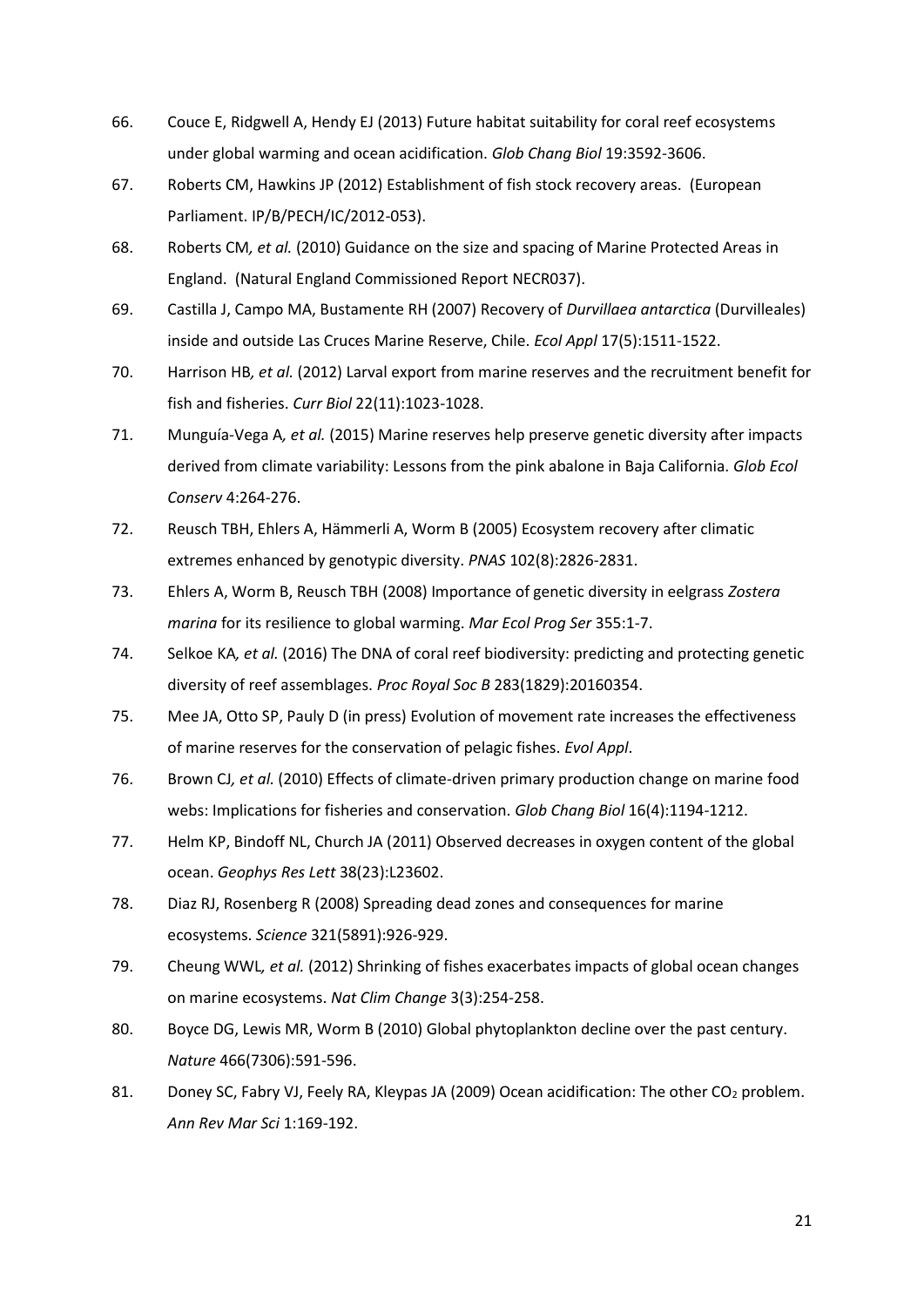- 82. Durant JM, Hjermann DØ, Ottersen G, Stenseth NC (2007) Climate and the match or mismatch between predator requirements and resource availability. *Climate Res* 33(3):271- 283.
- 83. Britten GL, Dowd M, Worm B (2016) Changing recruitment in global fish stocks. *PNAS* 113(1):134-139.
- 84. Hsieh CH*, et al.* (2006) Fishing elevates variability in the abundance of exploited species. *Nature* 443(7113):859-862.
- 85. Halpern BS, Lester SE, Kellner JB (2009) Spillover from marine reserves and the replenishment of fished stocks. *Environ Conserv* 36(4):268-276.
- 86. Beger M*, et al.* (2010) Conservation planning for connectivity across marine, freshwater, and terrestrial realms. *Biol Conserv* 143(3):565-575.
- 87. Mascia MB, Claus C, Naidoo R (2010) Impacts of marine protected areas on fishing communities. *Conserv Biol* 24(5):1424-1429.
- 88. Cheung WWL*, et al.* (in press) Transform high seas management to build climate-resilience in marine seafood capacity. *Fish Fish.* [https://dx.doi.org/10.1111/faf.12177.](https://dx.doi.org/10.1111/faf.12177) Online publication date:  $30<sup>th</sup>$  August 2016.
- 89. Villéger S, Ferraton F, Mouillot D, de Wit R (2012) Nutrient recycling by coastal macrofauna: intra- versus interspecific differences. *Mar Ecol Prog Ser* 452:297-303.
- 90. Layman CA, Allgeier JE, Rosemond AD, Dahlgren CP, Yeager LA (2011) Marine fisheries declines viewed upside down: human impacts on consumer-driven nutrient recycling. *Ecol Appl* 21(2):343-349.
- 91. Halpern BS*, et al.* (2015) Spatial and temporal changes in cumulative human impacts on the world's oceans. *Nat Commun* 6:7615.
- 92. Beck MW*, et al.* (2011) Oyster reefs at risk and recommendations for conservation, restoration, and management. *BioScience* 61(2):107-116.
- 93. Smith JE*, et al.* (2016) Re-evaluating the health of coral reef communities: baselines and evidence for human impacts across the central Pacific. *Proc Royal Soc B* 283(1822):20151985.
- 94. Lotze HK, Worm B (2009) Historical baselines for large marine animals. *Trends Ecol Evolut* 24(5):254-262.
- 95. Ramirez-Llodra E*, et al.* (2011) Man and the last great wilderness: Human impact on the deep sea. *PLoS ONE* 6(8):e22588.
- 96. Zaneveld JR*, et al.* (2016) Overfishing and nutrient pollution interact with temperature to disrupt coral reefs down to microbial scales. *Nat Commun* 7:11833.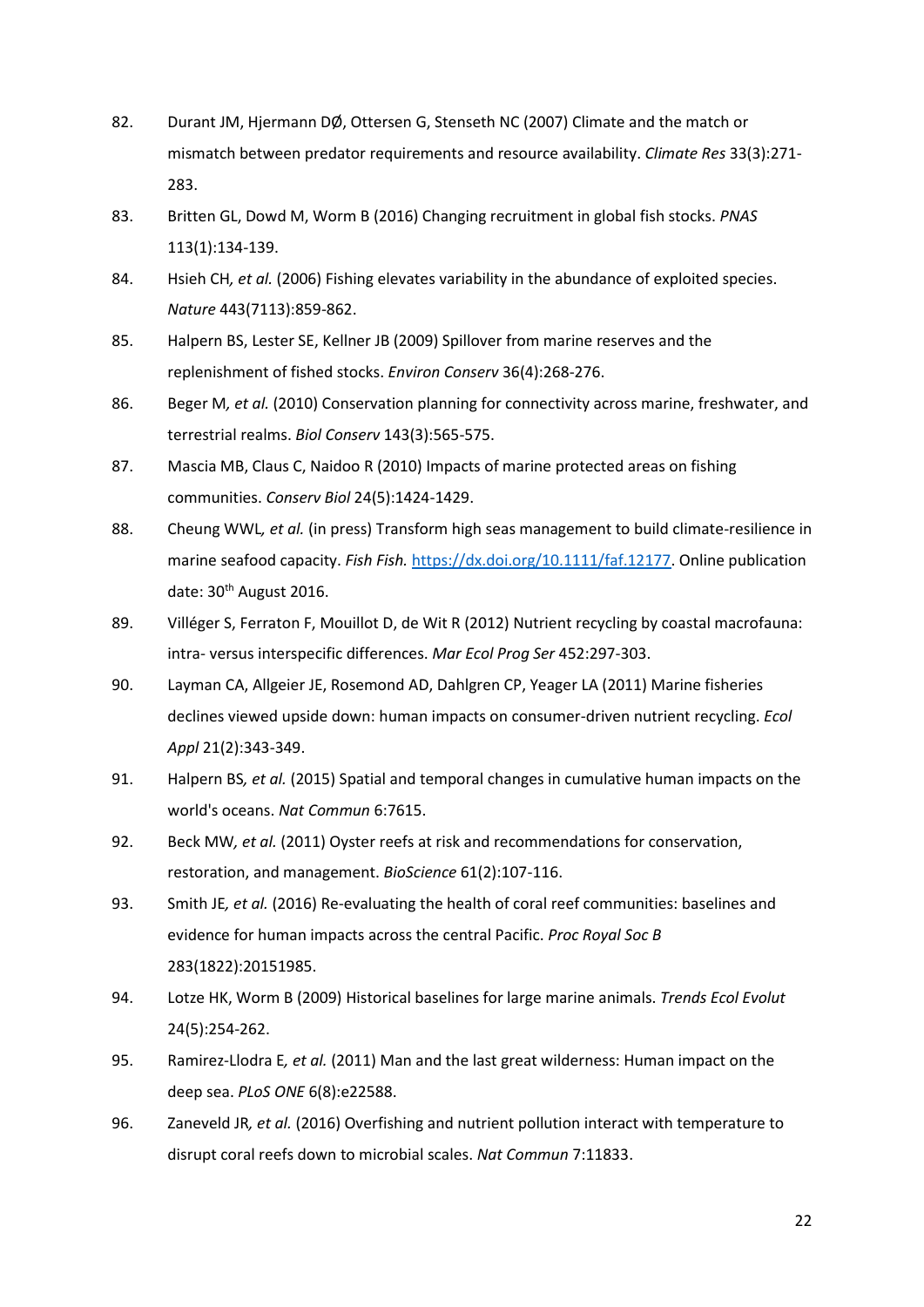- 97. Seabra R, Wethey DS, Santos AM, Lima FP (2016) Understanding complex biogeographic responses to climate change. *Sci Rep* 5:12930.
- 98. Hewitt JE, Ellis JI, Thrush SF (2016) Multiple stressors, nonlinear effects and the implications of climate change impacts on marine coastal ecosystems. *Glob Chang Biol* 22(8):2665-2675.
- 99. Côte IM, Darling ES (2010) Rethinking Ecosystem Resilience in the Face of Climate Change. *PloS Biol* 8(7):e1000438.
- 100. Hixon MA, Johnson DW, Sogard SM (2014) BOFFFFs: on the importance of conserving oldgrowth age structure in fishery populations. *ICES J Mar Sci* 71(8):2171-2185.
- 101. Selig ER, Bruno JF (2010) Global analysis of the effectiveness of marine protected areas in preventing coral loss. *PLoS ONE* 5(2):e9728.
- 102. Anderson CNK*, et al.* (2008) Why fishing magnifies fluctuations in abundance. *Nature* 452(7189):835-839.
- 103. Bernhardt JR, Leslie HM (2013) Resilience to climate change in coastal marine ecosystems. *Ann Rev Mar Sci* 5:371-392.
- 104. Lafferty KD (2004) Fishing for lobsters indirectly increases epidemics in sea urchins. *Ecol Appl* 14(5):1566-1573.
- 105. Rooney N, McCann K, Gellner G, Moore JC (2006) Structural asymmetry and the stability of diverse food webs. *Nature* 442(7100):265-269.
- 106. Groner ML*, et al.* (2016) Managing marine disease emergencies in an era of rapid change. *Phil Trans R Soc B* 371(1689):20150364.
- 107. Lamb JB*, et al.* (2016) Reserves as tools for alleviating impacts of marine disease. *Phil Trans R Soc B* 371(1689):20150210.
- 108. Lavery TJ*, et al.* (2010) Iron defecation by sperm whales stimulates carbon export in the Southern Ocean. *Proc Royal Soc B* 277(1699):3527-3531.
- 109. McCauley DJ*, et al.* (2012) Assessing the effects of large mobile predators on ecosystem connectivity. *Ecol Appl* 22(6):1711-1717.
- 110. Papastamatiou YP, Meyer CG, Kosaki RK, Wallsgrove NJ, B.N. P (2015) Movements and foraging of predators associated with mesophotic coral reefs and their potential for linking ecological habitats. *Mar Ecol Prog Ser* 521:155-170.
- 111. Le Quéré C*, et al.* (2015) Global carbon budget 2014. *Earth Syst Sci Data* 7(1):47-85.
- 112. Gruber N (2011) Warming up, turning sour, losing breath: ocean biogeochemistry under global change. *Phil Trans R Soc B* 369(1943):1980-1996.
- 113. Lang'at JKS*, et al.* (2014) Rapid Losses of Surface Elevation following Tree Girdling and Cutting in Tropical Mangroves. *PLoS ONE* 9(9):e107868.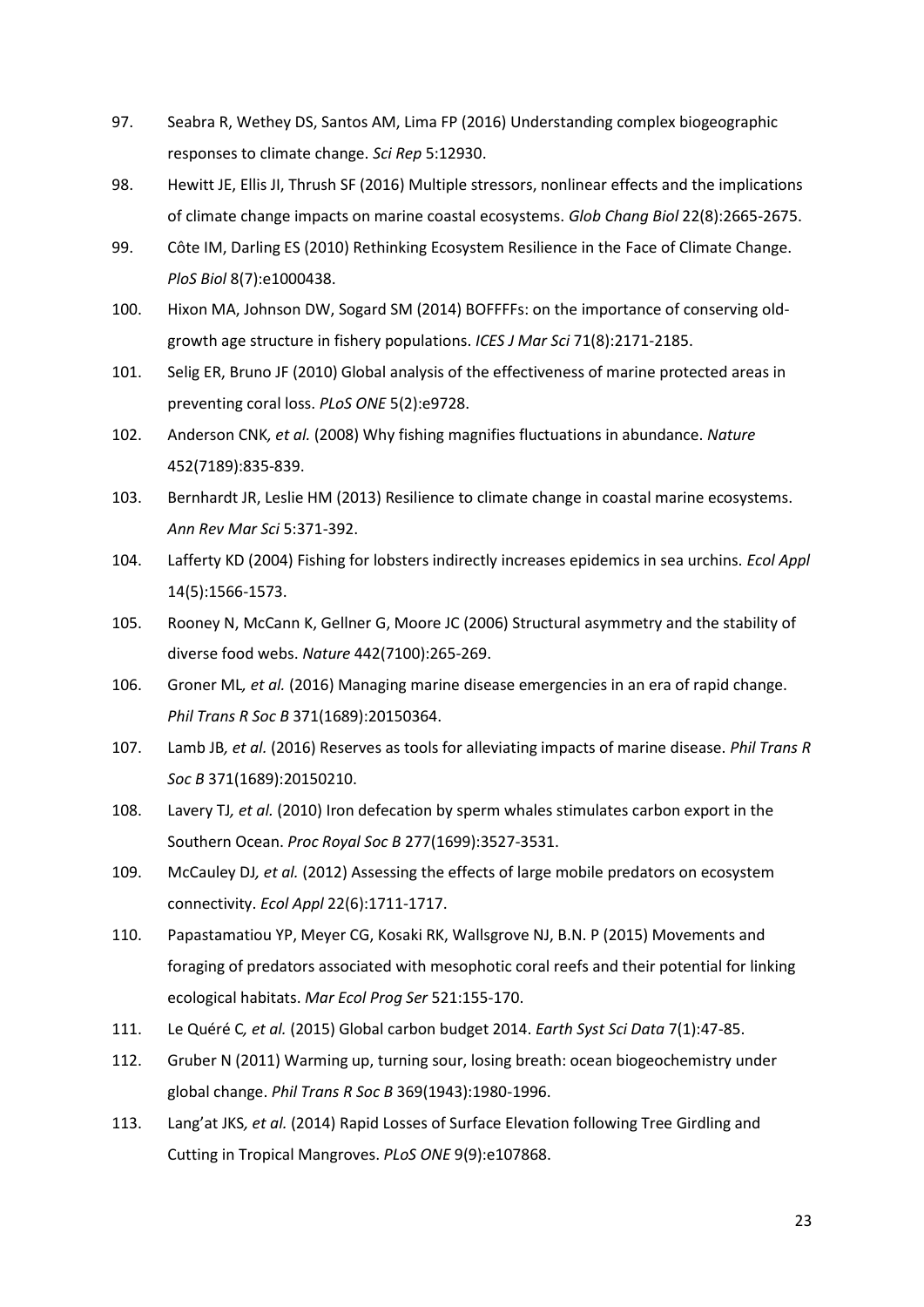- 114. Phang VXH, Chou M, Friess DA (2015) Ecosystem carbon stocks across a tropical intertidal habitat mosaic of mangrove forest, seagrass meadow, mudflat and sandbar. *Earth Surf Proc Land* 40(10):1387-1400.
- 115. Schmitz OF*, et al.* (2014) Animating the carbon cycle. *Ecosystems* 17(2):344-359.
- 116. Wilmers CC, Estes JA, Edwards M, Laidre KL, Konar B (2012) Do trophic cascades affect the storage and flux of atmospheric carbon? An analysis for sea otters and kelp forests. *Front Ecol Environ* 10(8):409-415.
- 117. Silliman BR, van de Koppel J, Bertness MD, Stanton LE, Mendelssohn IA (2005) Drought, snails, and large-scale die-off of southern U.S. salt marshes. *Science* 310(5755):1803-1806.
- 118. Atwood TB*, et al.* (2015) Predators help protect carbon stocks in blue carbon ecosystems. *Nat Clim Change* 5(12):1038-1045.
- 119. Lewis SL*, et al.* (2009) Increasing carbon storage in intact African tropical forests. *Nature* 457(7232):1003-1006.
- 120. Howard J*, et al.* (2017) Clarifying the role of coastal and marine systems in climate mitigation. *Front Ecol Environ* 15(1):42-50.
- 121. Salter MA, Harborne AR, Perry CT, Wilson RW (2017) Phase heterogeneity in carbonate production by marine fish influences neritic and oceanic inorganic carbon cycling. *Sci Rep* 7(1):765.
- 122. Pusceddu A*, et al.* (2014) Chronic and intensive bottom trawling impairs deep-sea biodiversity and ecosystem functioning. *PNAS* 111(24):8861-8866.
- 123. Tillin HM, Hiddink JG, Jennings S, Kaiser MJ (2006) Chronic bottom trawling alters the functional composition of benthic invertebrate communities on a sea-basin scale. *Mar Ecol Prog Ser* 318:31-45.
- 124. Wall CC, Peterson BJ, Gobler CJ (2008) Facilitation of seagrass *Zostera marina* productivity by suspension-feeding bivalves. *Mar Ecol Prog Ser* 357:165-174.
- 125. Kahn AS, Yahel G, Chu JWF, Tunnicliffe V, Leys SP (2015) Benthic grazing and carbon sequestration by deep-water glass sponge reefs. *Limnol Oceanogr* 60(1):78-88.
- 126. McCauley DJ*, et al.* (2015) Marine defaunation: animal loss in the global oceans. *Science* 347(6219):1255641.
- 127. Thurber AR*, et al.* (2014) Ecosystem function and services provided by the deep sea. *Biogeosciences* 11(14):3941-3963.
- 128. Gamfeldt L*, et al.* (2012) Higher levels of multiple ecosystem services are found in forests with more tree species. *Nat Commun* 4:1340.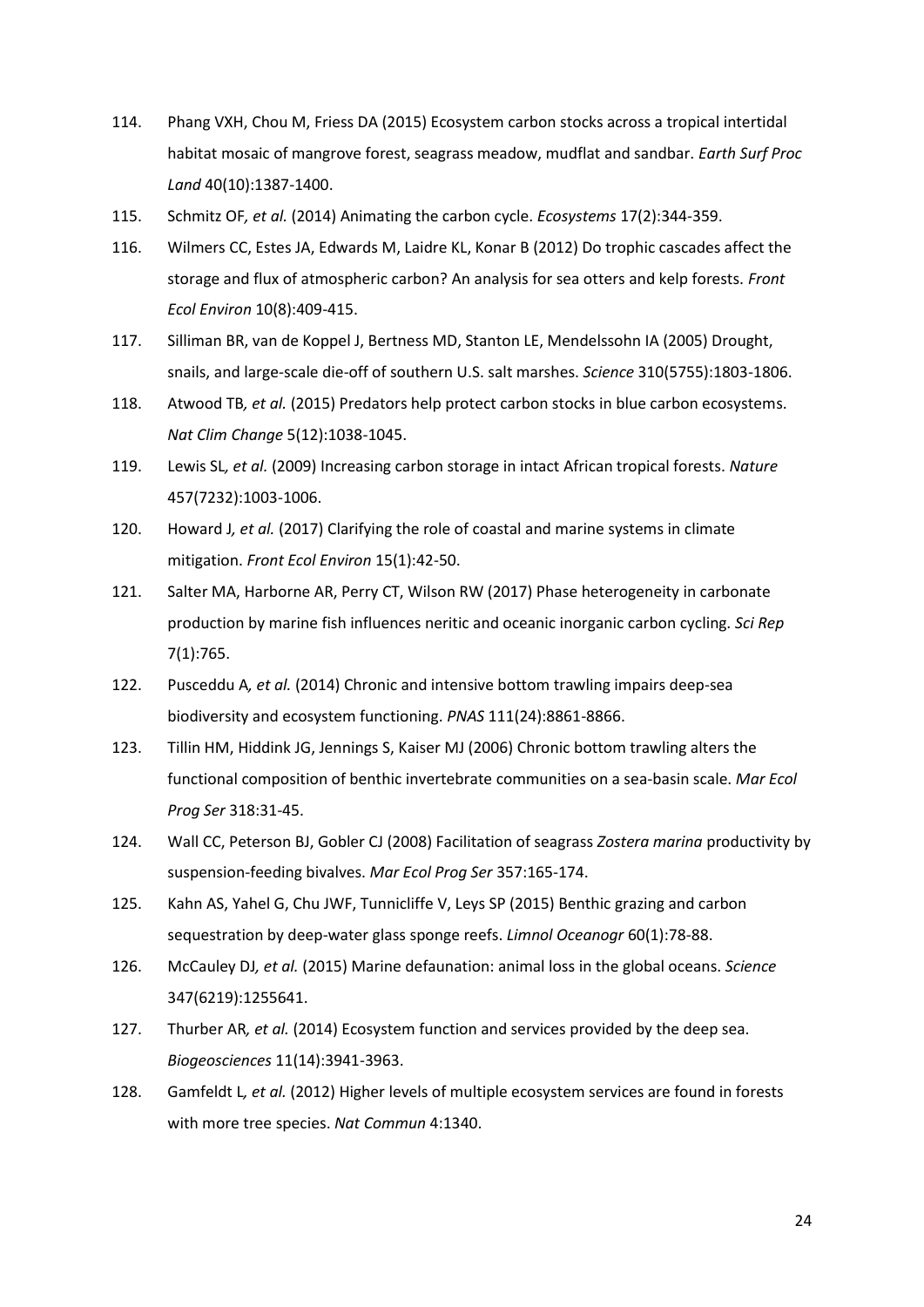- 129. Worm B*, et al.* (2006) Impacts of biodiversity loss on ocean ecosystem services. *Science* 314(5800):787-790.
- 130. Travis J*, et al.* (2014) Integrating the invisible fabric of nature: species interactions and fisheries management. *PNAS* 111(2):581-584.
- 131. Oliver TH*, et al.* (2015) Biodiversity and resilience of ecosystem functions. *Trends Ecol Evolut* 30(11):673-684.
- 132. Duffy JE, Lefcheck JS, Stuart-Smith RD, Navarrete SA, Edgar GJ (2016) Biodiversity enhances reef fish biomass and resistance to climate change. *PNAS* 113(22):6230-6235.
- 133. Steneck RS*, et al.* (2002) Kelp forest ecosystems: biodiversity, stability, resilience and future. *Environ Conserv* 29(4):436–459.
- 134. Vergés A*, et al.* (2016) Long-term empirical evidence of ocean warming leading to tropicalization of fish communities, increased herbivory, and loss of kelp. *PNAS* 113(48):13791-13796.
- 135. Reed D*, et al.* (2016) Extreme warming challenges sentinel status of kelp forests as indicators of climate change. *Nat Commun* 7:13757.
- 136. Pellissier L*, et al.* (2014) Quaternary coral reef refugia preserved fish diversity. *Science* 344(6187):1016-1019.
- 137. Lauck T, Clark CW, Mangel M, Munro GR (1998) Implementing the precautionary principle in fisheries management through marine reserves. *Ecol Appl* 8(sp1):S71-S78.
- 138. Gelcich S*, et al.* (2015) Alternative strategies for scaling up marine coastal biodiversity conservation in Chile. *Maritime Studies* 14(5):5.
- 139. Gelcich S, Godoy N, Prado L, Castilla JC (2008) Add-on conservation benefits of marine territorial user rights fishery policies in central Chile. *Ecol Appl* 18(1):273-281.
- 140. Cinner JE, Aswani S (2007) Integrating customary management into marine conservation. *Biol Conserv* 140(3-4):201-216.
- 141. Gutiérrez NL, Hilborn R, Defeo O (2011) Leadership, social capital and incentives promote successful fisheries. *Nature* 470(7334):386-389.
- 142. Carpenter G, Kleinjans R, Villasante S, O'Leary BC (2016) Landing the blame: The influence of EU Member States on quota setting. *Mar Pol* 64:9-15.
- 143. Cullis-Suzuki S, Pauly D (2010) Failing the high seas: A global evaluation of regional fisheries management organisations. *Mar Pol* 34(5):1036-1042.
- 144. Sumaila UR, Cheung WWL, Lam VWY, Pauly D, Herrick S (2011) Climate change impacts on the biophysics and economics of world fisheries. *Nat Clim Change* 1(12):449-456.